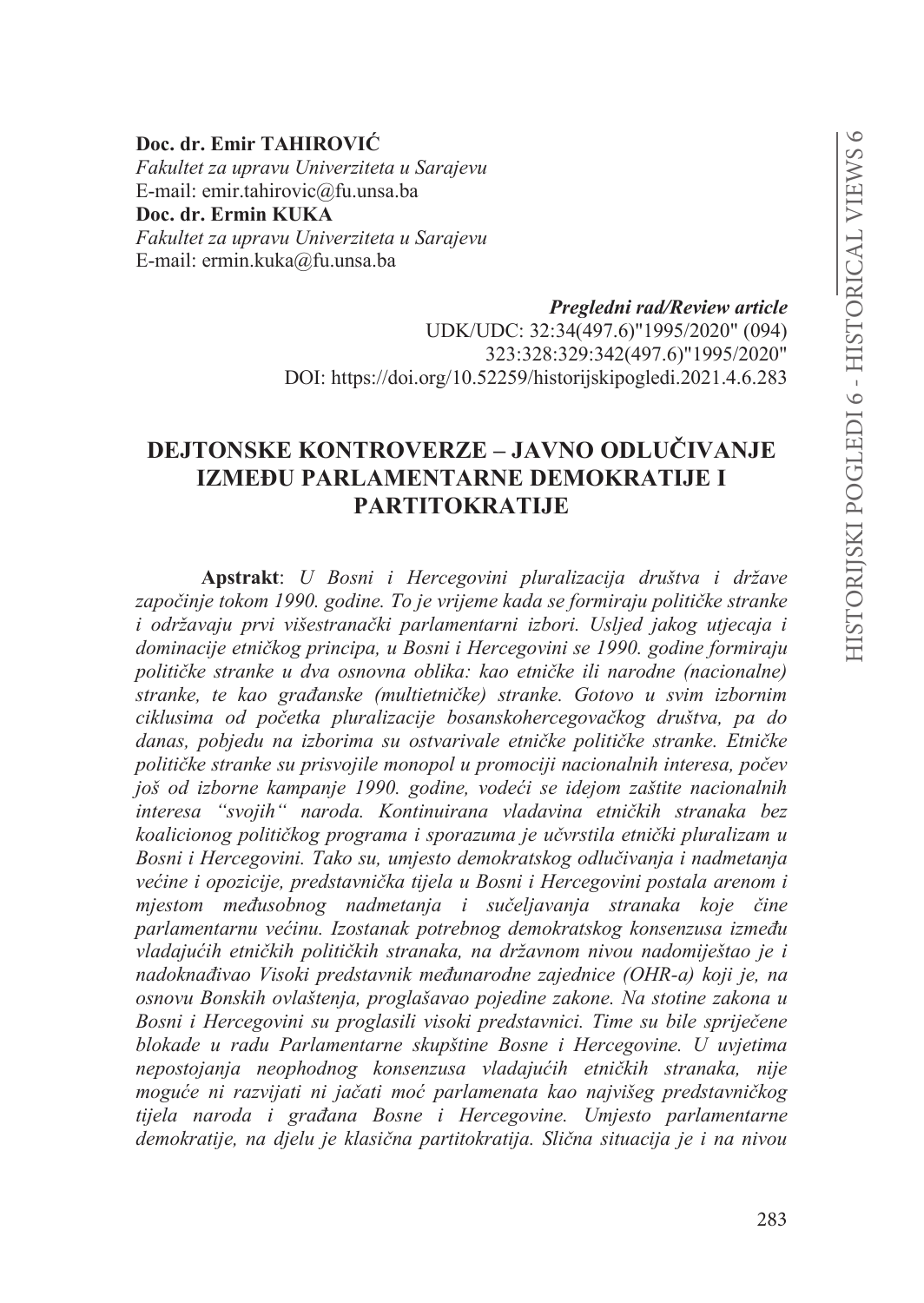entiteta, te na kantonalnom nivou u entitetu Federacija Bosne i Hercegovine. Sve se to, uz heterogene i komplicirane procedure i procese odlučivanja, u konačnici, odražava na donošenje zakona i odluka od značaja za društvo i državu. Komplicirani oblici odlučivanja, te postojanje famoznog mehanizma zaštite vitalnog nacionalnog interesa su neke od kočnica razvoja države i društva. Sve to su neki od suštinskih problema, ali i kontroverzi koje prate procese odlučivanja u predstavničkim tijelima u državi. Osobito se to održarava na donošenje važnih i značajnih javnih politika usmjerenih na rješavanje društveno-političkih problema. Kao pozitivan primjer može poslužiti jedino odlučivanje na nivou jedinica lokalne samouprave (općina i gradova). Općenito promatrano, lokalni nivo vlasti se, do sada, pokazao kao najefikasniji nivo vlasti u Bosni i Hercegovini. Osnova za jačanje demokratskih odlučivačkih kapaciteta predstavničkih tijela države Bosne i Hercegovine sadržana je u primjeni demokratskog principa na kome se uspostavlja i funkcionira parlamentarna demokratija. Primjenom gotovo svih osnovnih i općenaučnih metoda istraživanja. kao i metode analize  $(sadr\check{z}aia)$ relevantne dokumentacione građe kao metode pribavljanja podataka, identificirat će se ključni problemi i kontroverze javnog odlučivanja i donošenja javnih politika u Bosni i Hercegovini, u vremenu nakon potpisivanja Dejtonskog mirovnog sporazuma do danas. Izvest će se zaključak o neophodnosti uspostavljanja parlamentarne većine zasnovane na koalicionom sporazmu i političkom programu te koalicije, a što značajno utječe na procese javnog odlučivanja i donošenja potrebnih državnih javnih politika. Od Bosne i Hercegovine se traži rekonstrukcija javnih odluka u pravcu jačanja državnih javnih odluka i politika i izgradnje europskih standarda, radi njihova efikasnijeg komponiranja sa zahtjevima i direktivama Europske unije.

Kliučne riječi: Pluralizam. parlament, odlučivanie. javno parlamentarna demokratija, Bosna  $\dot{i}$ Hercegovina, javne *politike.* partitokratija.

### THE DAYTON CONTROVERSIES - PUBLIC DECISION-MAKING BETWEEN PARLIAMENTARY DEMOCRACY AND **PARTITOCRACY**

**Abstract:** In Bosnia and Herzegovina, the pluralization of society and the state began during 1990. This is the time when political parties are formed and the first multi-party parliamentary elections are held. Due to the strong influence and domination of the ethnic principle, political parties were formed in Bosnia and Herzegovina in 1990 in two basic forms: as ethnic or people's (national) parties, and as civic (multiethnic) parties. In almost all election cycles from the beginning of the pluralization of Bosnian society until today, ethnic political parties have won the elections. Ethnic political parties have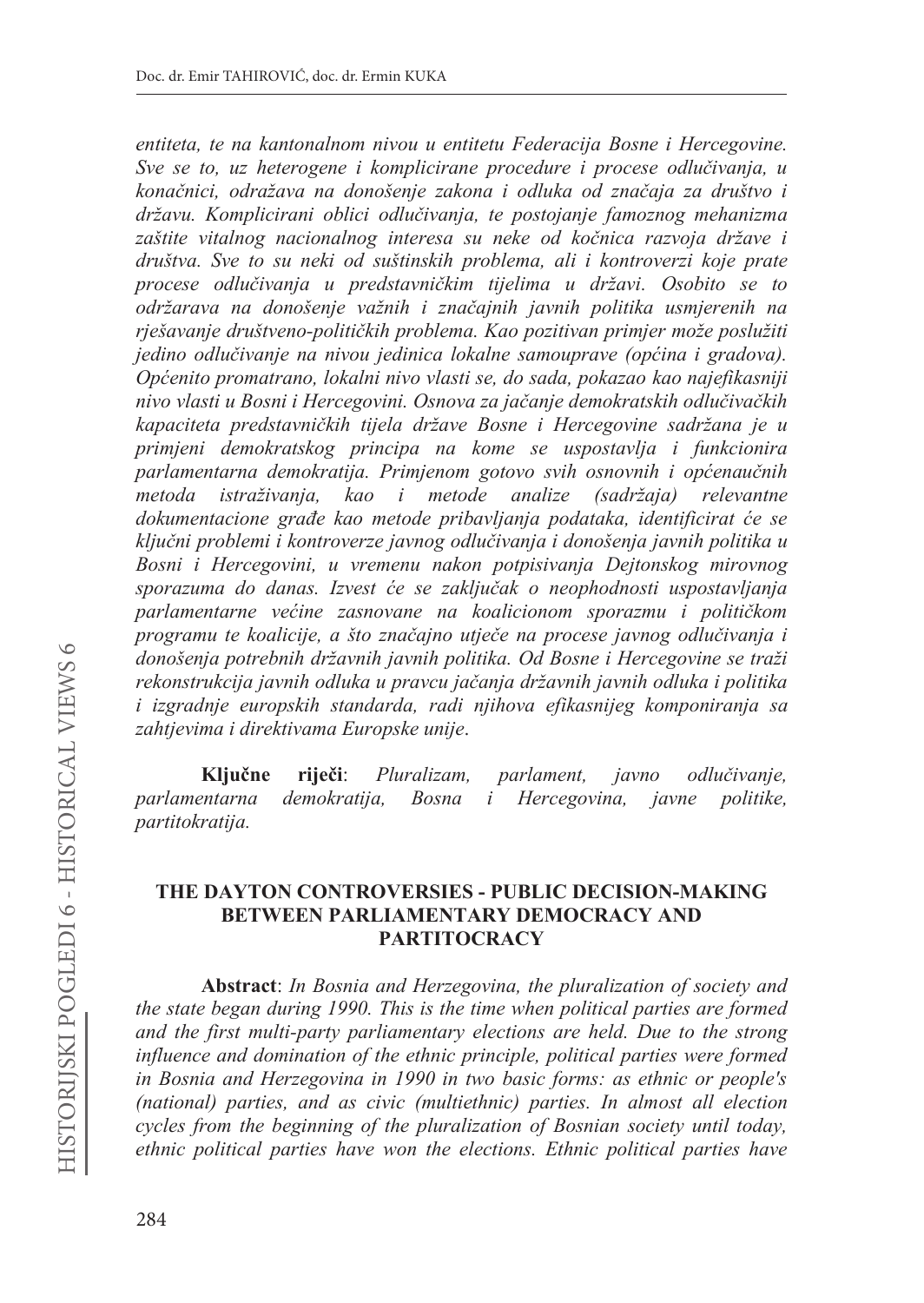*appropriated a monopoly in the promotion of national interests since the 1990 election campaign, guided by the idea of protecting the national interests of*  "their" peoples. The continued rule of ethnic parties without a coalition *political agenda and agreement has strengthened ethnic pluralism in Bosnia and Herzegovina. Thus, instead of democratic decision-making and competition between the majority and the opposition, the representative bodies in Bosnia and Herzegovina have become an arena and a place of mutual competition and confrontation between the parties that make up the parliamentary majority. The lack of the necessary democratic consensus between the ruling ethnic political parties at the state level was compensated and compensated by the High Representative of the International Community (OHR), who, on the basis of the Bonn powers, promulgated certain laws. Hundreds of laws in Bosnia and Herzegovina have been promulgated by high representatives. This prevented blockages in the work of the Parliamentary Assembly of Bosnia and Herzegovina. In the absence of the necessary consensus of the ruling ethnic parties, it is not possible to develop or strengthen the power of parliaments as the highest representative body of the people and citizens of Bosnia and Herzegovina. Instead of parliamentary democracy, classical partitocracy is at work. The situation is similar at the entity level, and at the cantonal level in the Federation of Bosnia and Herzegovina entity. All this, along with heterogeneous and complicated decision-making procedures and processes, ultimately reflects on the adoption of laws and decisions of importance to society and the state. Complicated forms of decision-making and the existence of a famous mechanism for the protection of vital national interests are some of the obstacles to the development of the state and society. All of these are some of the essential problems, but also the controversies that follow the decisionmaking processes in the representative bodies in the country. This is especially true of the adoption of important and significant public policies aimed at solving socio-political problems. Only decision-making at the level of local self-government units (municipalities and cities) can serve as a positive example. In general, the local level of government has so far proved to be the most efficient level of government in Bosnia and Herzegovina. The basis for strengthening the democratic decision-making capacities of the representative bodies of the state of Bosnia and Herzegovina is contained in the application of the democratic principle on which parliamentary democracy is established and functions. Applying almost all basic and general scientific research methods, as well as the method of analysis (content) of relevant documentation as a method of data acquisition, will identify key problems and controversies of public decision-making and policy making in Bosnia and Herzegovina, in the period after the Dayton Peace Agreement. today. A conclusion will be drawn on the need to establish a parliamentary majority based on the coalition agreement*  and the political program of that coalition, which significantly affects the *public decision-making processes and the adoption of the necessary state public policy. Bosnia and Herzegovina is required to reconstruct public*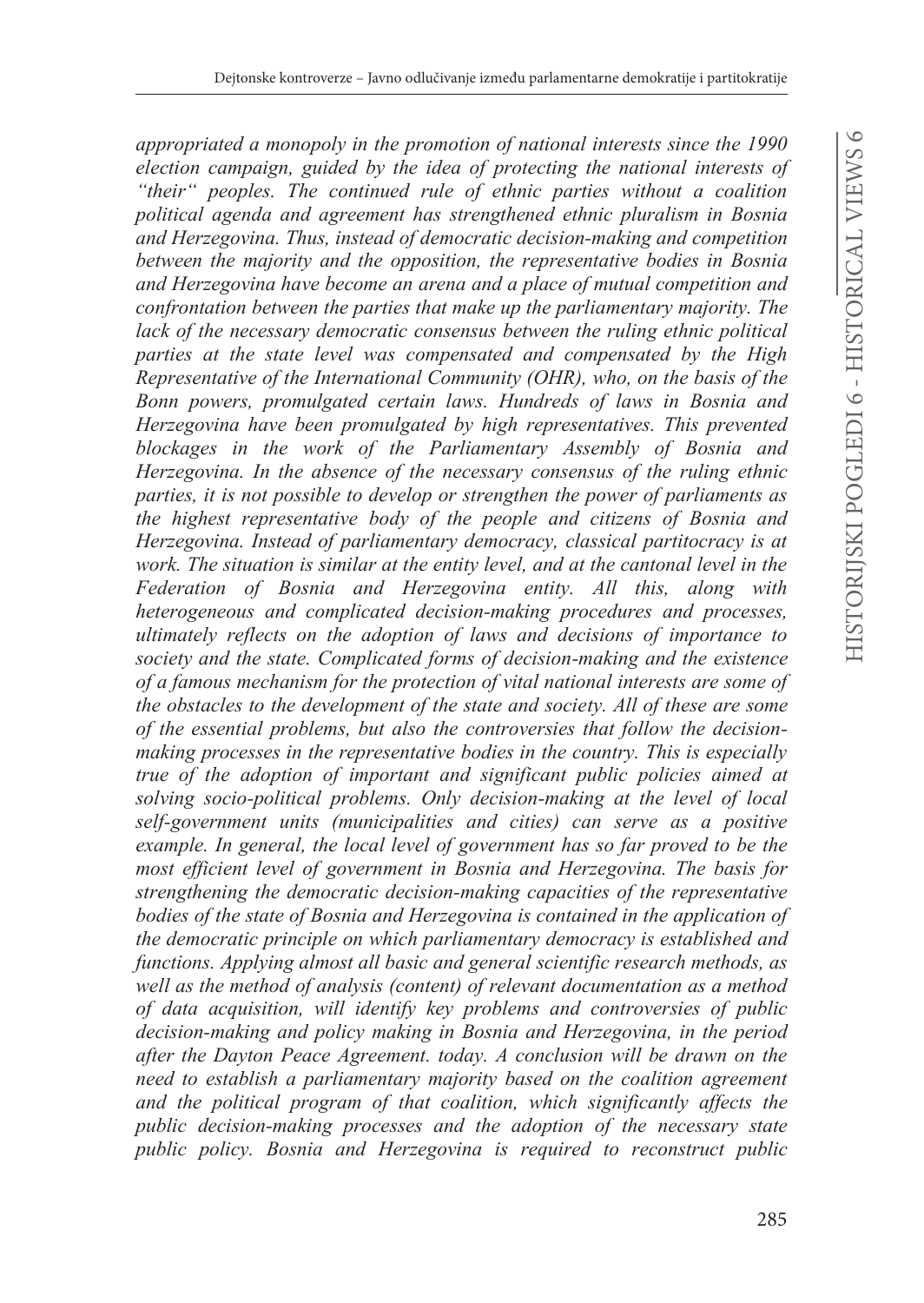decisions in the direction of strengthening state public decisions and policies and building European standards, in order to more efficiently compose them with the requirements and directives of the European Union.

**Kev** word: pluralism, parliament, public decision-making, parliamentary democracy, Bosnia and Herzegovina, public policy, partitocracy.

### **I**Ivod

Termin "odlučivanje" je u širokoj upotrebi, u različitim kontekstima i situacijama. Odlučivanje je prisutno u svim aspektima čovjekovog rada i djelovanja, kako u javnom, tako i u privatnom životu svakog pojedinca.

Brojna su definiranja i određenja termina i prakse odlučivanja. Iz mase njih, može se izdvojiti definicija prema kojoj je odlučivanje "proces koji traje određeno (duže ili kraće) vrijeme, a završava donošenjem odluke."<sup>1</sup> Suštinski, odlučivanje je uvijek proces odabira između dvije ili više ponuđenih opcija, mogućnosti ili alternativa. Ono može biti i oko jedne ponuđene opcije ili mogućnosti. Takav izbor je dosta jednostavniji i lakši u odnosu kada postoji dvije ili više opcija.

Odlučivanje je usmjereno u pravcu donošenja konačnih (zvaničnih i obavezujućih) odluka. U pravoj nauci se to naziva res iudicata – konačno riješenje (konačno riješena, presuđena stvar)<sup>2</sup>. U tom smislu, odlučivanje je prisutno u "institucijskom i formalnom ambijentu, prema posebnim proceduralnim pravilima, primjerice u parlamentu, vladi, odborima, itd..."<sup>3</sup>

Od posebnog društvenog i političkog značaja je odlučivanje u predstavničkim tijelima (parlamentima), kao i vladi i drugim organima državne (javne) uprave. Taj oblik odlučivanja se naziva javnim odlučivanjem. Javno odlučivanje se može odrediti kao "odlučivanje koje se odvija i obavlja u okviru javnog sektora (javnim ustanovama, organizacijama, institucijama), s ciljem donošenja odluka od javnog interesa za sve članove društvene zajednice. Za razliku od privatnog odlučivanja, koje se temelji, prije svega, na privatnoj intuiciji i tiče se samo jedne ili nekolicine (manji broj) pojedinaca, javno odlučivanje zahtjeva utvrđivanje javnog interesa i odnosi se na mnogo veći broj pojedinaca (interesanata), ili čak svih građana određene države."<sup>4</sup>

Posebno zanimanje za javno odlučivanje je u okvirima političkih nauka. I sama politika u većini slučajeva se određuje s aspekta pojma i prakse

<sup>&</sup>lt;sup>1</sup> Pere Sikavica et al, *Poslovno odlučivanje* (drugo izdanje), Zagreb 1999, 9.

<sup>&</sup>lt;sup>2</sup> Kasim Trnka, *Ustavno pravo*, Sarajevo 2006, 341. (dalje: K. Trnka, *Ustavno pravo*).

<sup>&</sup>lt;sup>3</sup> Ivan Grdešić, Osnove analize javnih politika, Zagreb 2006, 125.

<sup>&</sup>lt;sup>4</sup> Ermin Kuka, Javne politike, Sarajevo 2018, 232. (dalje: E. Kuka, Javne politike); Emir Tahirović, Ermin Kuka, Osnove javnih politika, Sarajevo 2020, 188. (dalje: E. Tahirović, E. Kuka, Osnove javnih politika).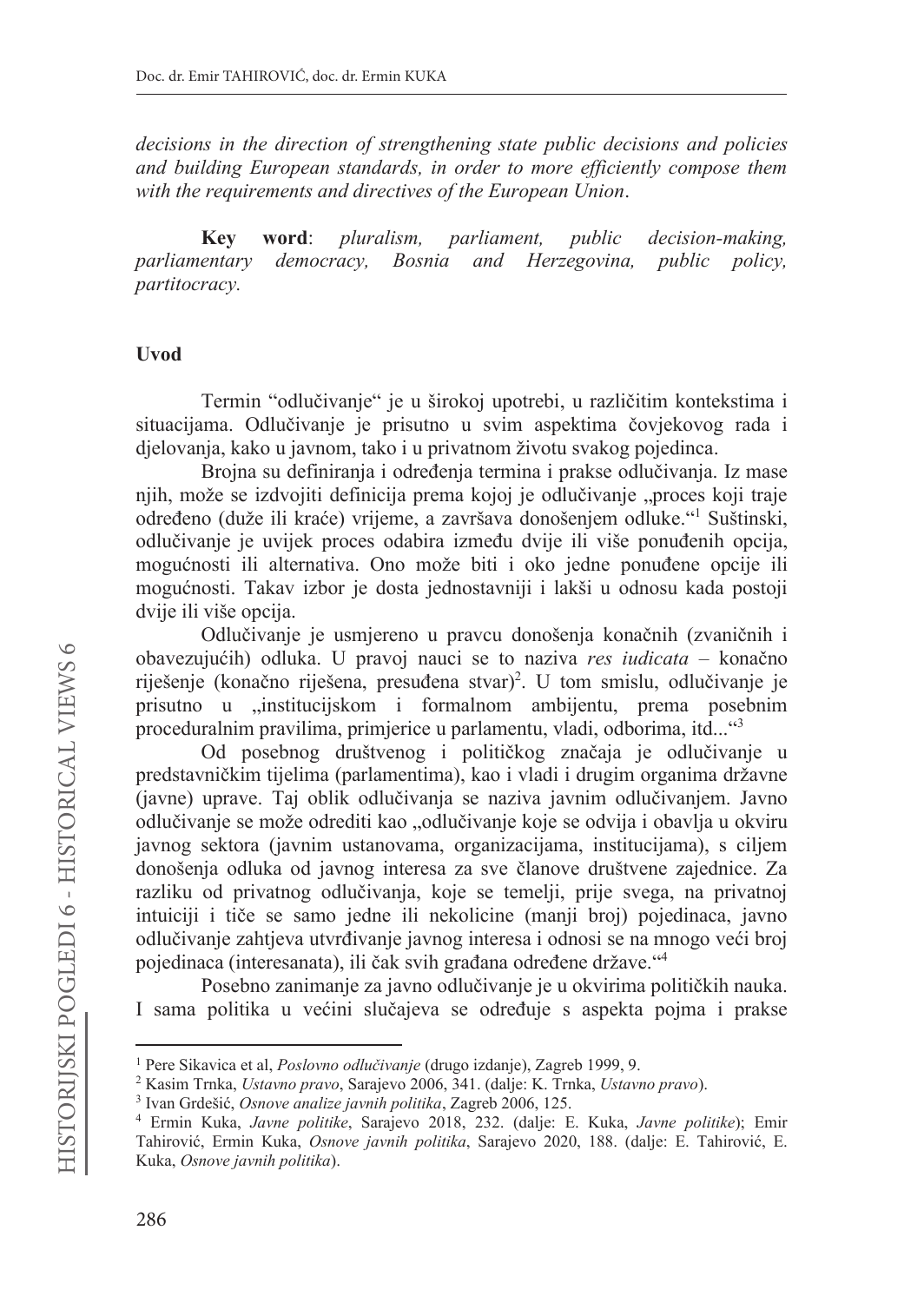(političkog) odlučivanja. Tako, Dejvid Eston (David Easton) pri definiranju politike i političkog sistema navodi: "Političku znanost karakteriziram kao studij načina donošenja odluka za društvo, a koje se smatraju obvezujućim za većinu ljudi i za duže vrijeme. Dakle, razumjeti politički život znači usmjeriti se na studij autoritativne alokacije vrijednosti (vrijednih stvari) u društvu."<sup>5</sup> Na tim se osnovama prepoznaje i predmet političke znanosti, a odnosi se na donošenje političkih odluka i njihovo implementiranje. Zato je odlučivanje određeno "ne kao formalni izbor mogućnosti, već kao višestepeni proces u kojemu se, na jednom kraju nalazi identificiranje i izbor problema, a na drugom, provođenje i ocjena posljedice odluke."<sup>6</sup>

Krucijalni akteri javnog odlučivanja su izabrani politički predstavnici (zastupnici, delegati). Političko predstavljanje<sup>7</sup> je postalo univerzalnim mehanizmom, mjerilom i modelom savremenih liberalnih predstavničkih (parlamentarnih) demokratija. Pod odrednicom političko predstavljanje se podrazumijeva "svaka djelatnost ili akcija koja proizvodi dejstva, od koristi ili obaveze za drugo lice, a ima politički značaj. Predstavljanje u širem smislu je najčešće oznaka za punomoćnika ili agenta koji obavlja određenu radnju za račun svog vlastodavca (principala)."<sup>8</sup> Kroz procedure i praksu političkog predstavljanja se osigurava legitimitet (podrška) izabrane političke vlasti i donošenje (javnih) politika i odluka kojima se nastoje rješavati aktualni društveno-politički problemi. Dakle, odluke donesene kroz takve odlučivačke procedure nose oznaku i obilježje javnih odluka.

Usvajanje i donošenje javnih odluka, pored ostalog, zahtjeva i racionalno djelovanje i racionalni pristup izabranih (političkih) predstavnika koji učestvuju u donošenju odluka. Traži se njihovo racionalno odlučivanje. U tom smislu, Jirgen Habermas (Jürgen Habermas) smatra da "javna upotreba sopstvenog uma mora biti slobodna i samo kao takva može uneti prosvećenost među ljude", a ta javna upotreba uma "pokazuje se u javnom saopštavanju istine i mišljenja. I obratno, zabrana publiciteta sprečava napredak jednog naroda ka boljem."<sup>9</sup>

<sup>&</sup>lt;sup>5</sup> Ivan Grdešić, Političko odlučivanje, Zagreb 1995, 26, prema: Easton, David, Political Science in the United States, *IPSR*, vol. 6, no. 1, 1985, 133-134.

 $6$  Isto, 26.

<sup>7</sup> Povijest predstavništva seže u daleku prošlost, da bi već od 17-og stoljeća pojam i institucija političkog predstavljanja postalo suština i temelj predstavničkih demokratija tadašnjih država. U novije doba, počev od 19-og stoljeća, došlo je do povezivanja ideje i prakse političkog predstavljanja i demokratije, pa su tako stvarane predstavničke demokratije kao oblici političkopravnog uređenja država. Najveći doprinos razvoju teorije predstavništva dali su Tomas Hobs (Thomas Hobbes), Džon Lok (John Locke), Šarl Monteskje (Charles Montesquies), Žan Žak Ruso (Jean-Jacques Rousseau), Džon Stjuart Mil (John Stuart Mill) i drugi.

<sup>&</sup>lt;sup>8</sup> Suad Arnautović, Političko predstavljanje i izborni sistemi u Bosni i Hercegovini u XX stoljeću, Sarajevo 2009, 26.

<sup>&</sup>lt;sup>9</sup> Asad Nuhanović, *Demokratija, mediji, javnost: ogled o slobodi i jednakosti*, Sarajevo 2005, 211.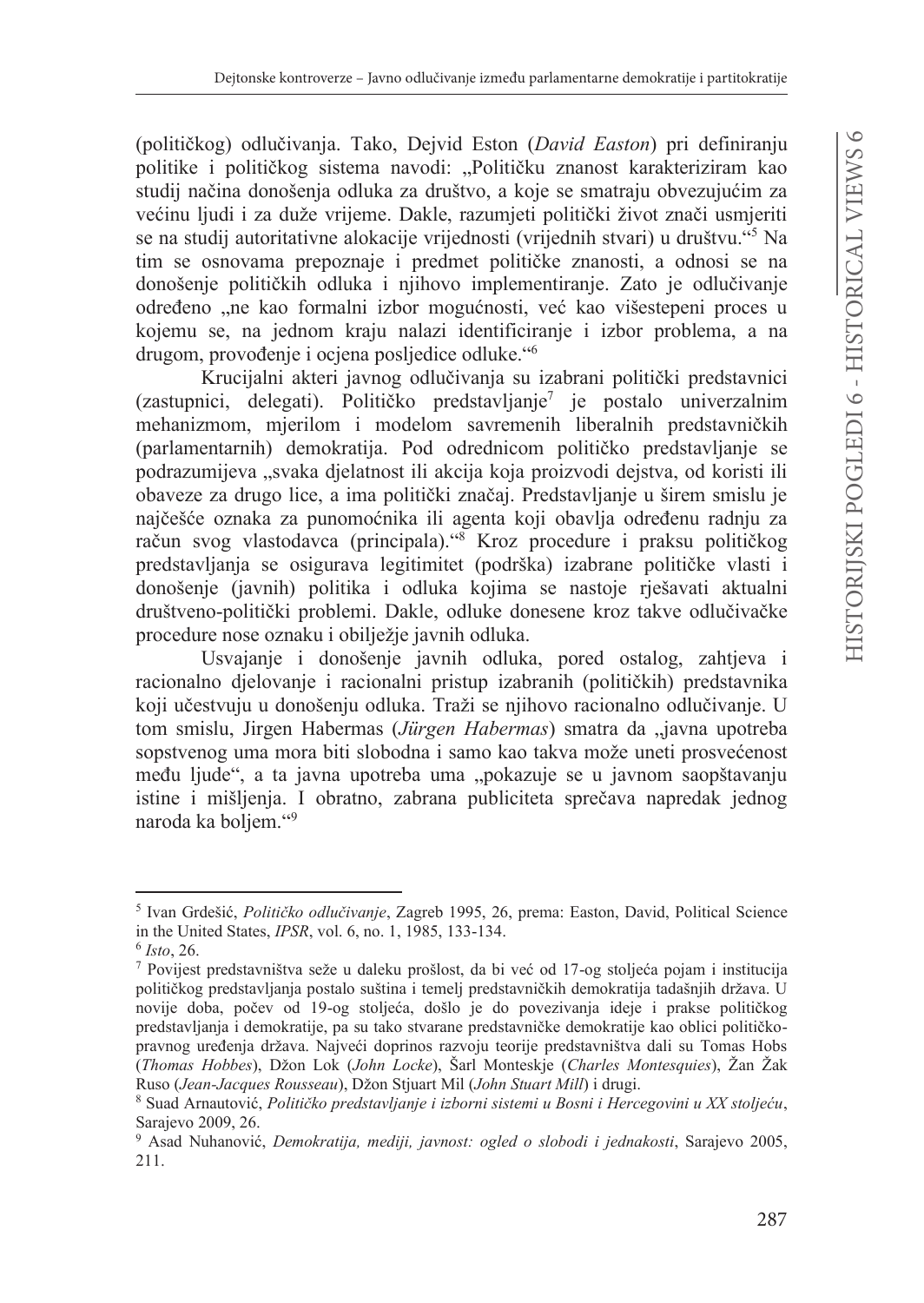Država, kroz proces donošenja javnih odluka "utječe na alokaciju resursa radi postizanja efikasnosti privređivanja i otklanjanja tržišnih nedostataka."<sup>10</sup> Budući da je donošenje takvih odluka izuzetno zahtjevno i složeno, neophodno je prethodno pripremiti i razraditi jasne i precizne procedure i procese za te aktivnosti. Naime, javno odlučivanje sa sobom nosi i odgovornost pred javnosti (javna odgovornost). Od javne odgovornosti bi trebao ovisiti i budući legitimitet i pozicija onih koji donose javne odluke. Stoga se javna odgovornost nameće kao jedno od suštinskih obilježia javnih odluka.

### Složenost procesa javnog odlučivanja

Odlučivački proces nije statičan, već kontinuiran i dinamičan proces. Način života čovjeka u svim epohama njegova razvoja je obilježen permanentnim procesom donošenja različitih odluka. Primjerice, u antičkoj Grčkoj proces (javnog) odlučivanja je poprimio i određene državno-političke i institucionalne dimenzije.

Za racionalno javno odlučivanje neophodno je mnogo vremena, znanja i pripremanja, s ciljem donošenja što boljih javnih odluka. Ipak, postoje i situacije u današnjem vremenu da je proces javnog odlučivanja brz i efikasan proces. Džejk Dankan (Jack W. Duncan)<sup>11</sup>, kao i nekolicina drugih autora, na odlučivanje gleda kao na racionalan, logičan i potpuno sistematski proces, za razliku od drugih koji odlučivanje vide kao ležerniji i relativno nesistematski proces. Kada je u pitanju javno odlučivanje, onda je prihvatljivije stajalište Džejka Dankana (Jack W. Duncan), budući da proces javnog odlučivanja zahtjeva od donositelja odluka pravilno i pravovremeno identificiranje i utvrđivanje općeg (javnog) interesa.

Detektiranje javnog interesa je složen proces. To naročito zbog činjenice što različiti pojedinci imaju i različite interese, pa je dosta zahtjevan zadatak naći zajednički nazivnik, odnosno zajednički (kolektivni) interes te, u skladu s tim, donijeti adekvatnu javnu odluku (usvojiti adekvatnu javnu politiku). Javne odluke trebaju biti detaljno, sistematično i seriozno pripremljene i formulirane, ukoliko se želi da korist od njih ima šira društvena zajednica (kolektivitet), a ne samo određene individue u društvu (privilegirane individue). Proces javnog odlučivanja obuhvata sljedeće faze:<sup>12</sup>

- Problem koji traži rješenje, a)
- Identificiranje problema,  $b)$
- Detalna analiza i izrada strategije,  $c)$

<sup>&</sup>lt;sup>10</sup> Faruk Jašarević, Zlatan Jašarević, Politička ekonomija, Sarajevo 2010, 373.

<sup>&</sup>lt;sup>11</sup> Jack W. Duncan, *Great Ideas in Management*, San Francisco/London 1989, 62.

<sup>&</sup>lt;sup>12</sup> E. Tahirović, E. Kuka, Osnove javnih politika, 191.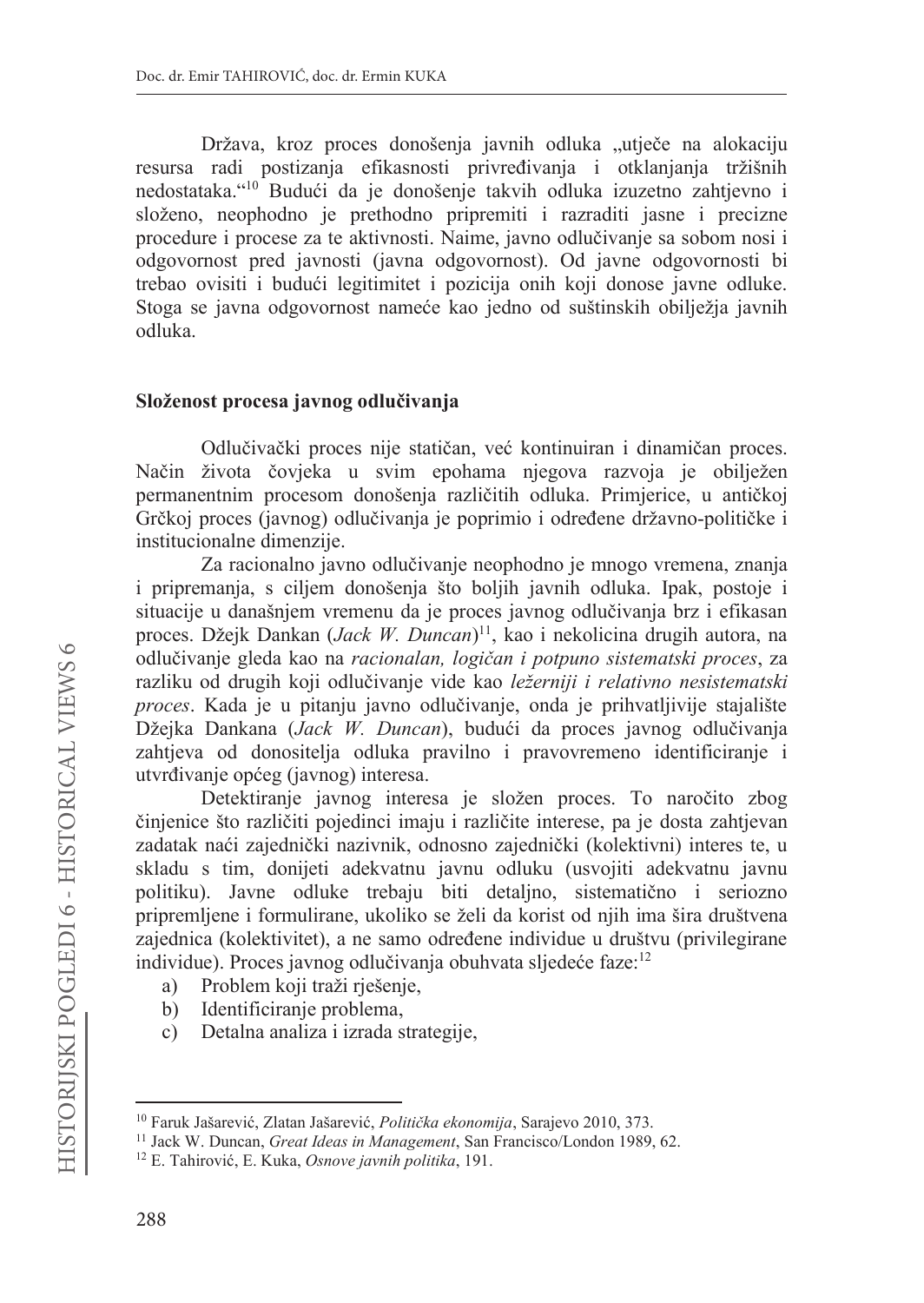- $\mathbf{d}$ Rasprava o problemu i ponuda adekvatnog rješenja (primjerice, u parlamentu).
- Usvajanje (javne) odluke rezultat,  $e)$
- $f$ Rješenje problema.

Politički predstavnici izabrani u organe vlasti trebaju, u svakoj od navedenih faza, identificirati i zastupati javni (opći) interes. Prekidanje navedenog niza znači da konačna javna odluka gubi oznaku i obilježie javne. U tim situacijama, usvojena odluka će služiti samo interesu užih (privilegiranih) pojedinaca ili društvenih grupa.

Konačna javna odluka treba biti takva da će biti od koristi svima ili barem većini, a da, pri tome, s druge strane, nikome ne donosi ili uzrokuje štetu (tzv. princip Pareto-pobošljanja<sup>13</sup>). Zato je proces javnog odlučivanja složen, ozbiljan, osjetljiv i racionalan proces, jer, radi se o procesu utvrđivanja jednog od najosjetljivijih društvenih fenomena koji se zove javni (opći, zajednički) interes.

## Dejtonske kontroverze – donošenje javnih odluka u Bosni i Hercegovini

U Bosni i Hercegovini, javno odlučivanje je determinirano državnom strukturom (organizacijom) i administrativno-teritorijalnim ustrojem, tj. političkim sistemom. Taj sistem je uspostavljen na temelju Općeg okvirnog sporazuma za mir u Bosni i Hercegovini, tj. Dejtonskog sporazuma iz 1995. godine.<sup>14</sup> Imajući u vidu činjenicu da je politički sistem države izrazito heterogen, te da postoje četiri razine vlasti, sljedstveno tome egzistiraju i četiri nivoa odlučivanja, i to: državni; entitetski; kantonalni i općinski (lokalni) nivo.

Javno odlučivanje u Bosni i Hercegovini je, dakle, izrazito decentralizirano. Takvo stanje producira niz problema vezanih za javno odlučivanje, a neki od njih su:<sup>15</sup>

- nedostatak konsenzusa u Parlamentarnoj skupštini Bosne i Hercegovine o suštinski važnim pitanjima društveno-političkog razvoja države i društva.
- omogućen "veto" na donošenje zakona na državnom i entitetskim nivoima vlasti.

<sup>&</sup>lt;sup>13</sup> Prema Vilfredu Paretu (Wilfried Pareto, 1848-1923), talijanskom teoretičaru i ekonomistu. Pareto-poboljšanje podrazumijeva situaciju u kojoj određena odluka donosi korist određenom broju ljudi ili kolektiviteta, a da s druge strane nikome ne šteti. Činjenica je da je veoma teško postići da javna odluka nikome ne šteti, ali barem u egzistancijalnom smislu ona bi takva trebala biti, jer ničiji život ni na koji način ne smije biti ugrožen ili doveden u pitanje zbog određene javne odluke. Joseph E. Stiglitz, *Ekonomija javnog sektora* (prvo izdanje), Beograd 2004.

<sup>&</sup>lt;sup>14</sup> Dejtonski mirovni sporazum, Sarajevo 1995.

<sup>&</sup>lt;sup>15</sup> E. Kuka, Javne politike, 502.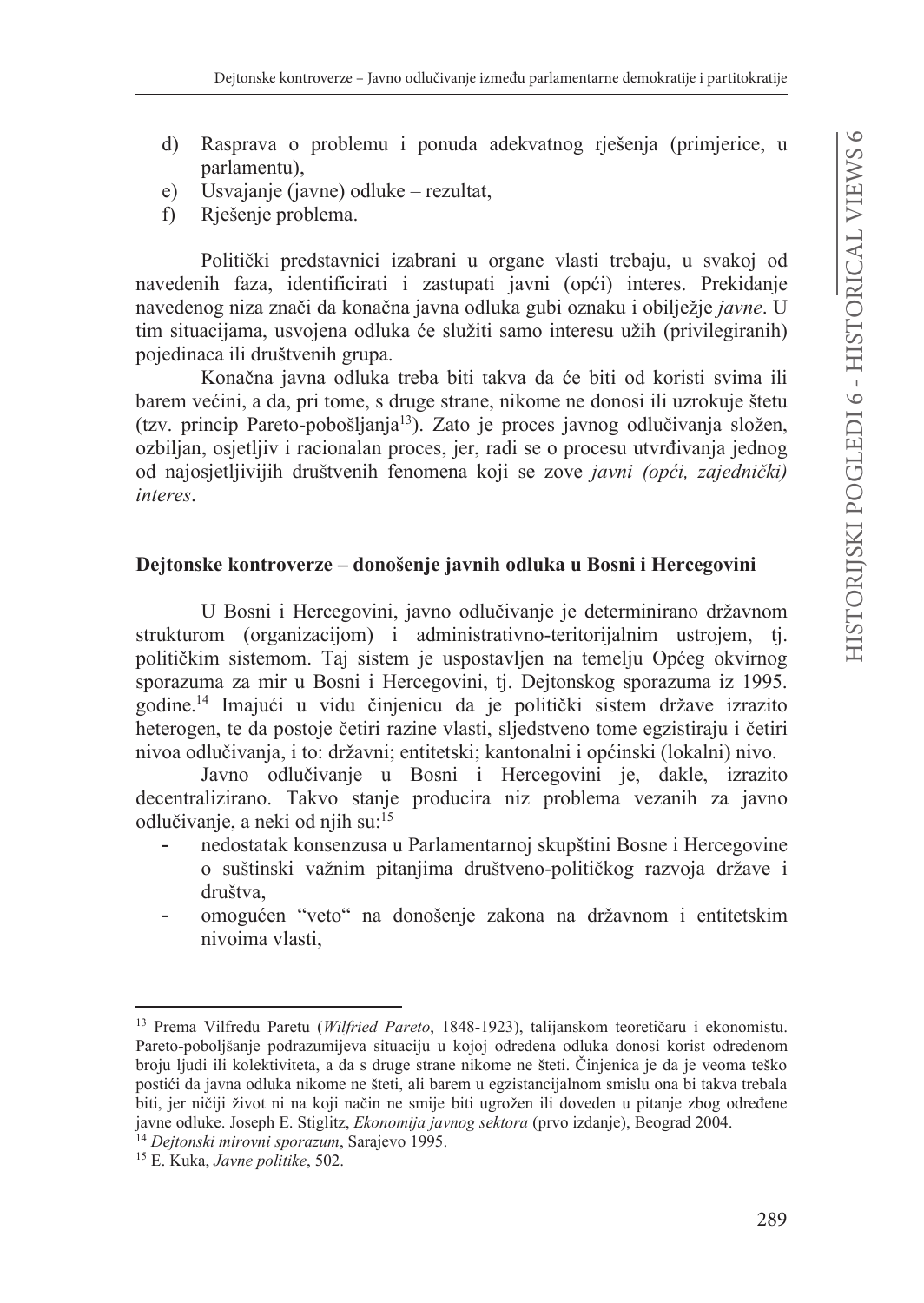- neprecizne i nejasne nadležnosti i njihovo preklapanje (primjerice, federalnih i kantonalnih, kantonalnih i općinskih (lokalnih) vlasti....),
- formiranje parlamentarne većine na principu partnerstva, usmjesto na principu koalicionog političkog programa.

Usvajanje zakona na nivou države je u ingerenciji Parlamentarne skupštine Bosne i Hercegovine, koja se sastoji iz dva doma: Zastupničkog (predstavničkog) doma i Doma naroda. Zastupnički dom čine 42 delegata (2/3 iz entiteta Federacija Bosne i Hercegovine i 1/3 iz entiteta Republika Srpska), dok Dom naroda čini 15 delegata (5 Srba, 5 Bošnjaka i 5 Hrvata).<sup>16</sup>

Da bi određeni zakon (javna odluka) bio usvojen, neophodno je da ga usvoje oba doma, uz osiguranje 2/3 podrške delegata iz svakog entiteta. U suprotnom, javna odluka neće biti usvojena.

Suštinski problem u djelovanju i odlučivanju u Parlamentarnoj skupštini Bosne i Hercegovine je nemogućnost postizanja konsenzusa vladajućih političkih stranaka o najvažnijim društveno-političkim pitanjima za državu i društvo. Taj konsenzus, do sada, "nadomješta međunarodna zajednica sa svojim ovlaštenjima za provođenje Dejtonskog mirovnog sporazuma."<sup>17</sup> Tako, umjesto koalicionog sporazuma, političke stranake pobjednice na izborima formiraju vlast na principu partnerstva u vršenju vlasti. Takav način dogovora u vršenju vlasti uopće nije dobrar za bosanskohercegovačko društvo i državu.

U Parlamentarnoj skupštini Bosne i Hercegovine, kao najvažniji princip u vršenju vlasti i odlučivanju nameće se etnički princip. Etničke političke stranke su "izbjegavale uspostaviti koalicione političke programe svoje vladavine"<sup>18</sup>, kao preduvjeta donošenja i usvajanja adekvatnih odluka i javnih politika u interesu svih građana Bosne i Hercegovine. U tom kontekstu, Mirko Pejanović smatra kako "nepoštivanje demokratskih standarda u ostvarivanju odgovornosti koalicione skupine stranaka za odvijanje procesa demokratskog odlučivanja u Parlamentarnoj skupštini Bosne i Hercegovine dovelo je do marginalizacije uloge Parlamenta Bosne i Hercegovine u kreiranju zakona i odluka od kojih ovisi uspjeh Bosne i Hercegovine u započetom procesu integracije u Evropsku uniju."<sup>19</sup> Vršenje vlasti utemeljeno na etničkim, a ne na građanskim principima, odnosno na etničkom umjesto građanskog pluralizma, uzrokom je činjenice da parlamentarne (vladajuće) političke stranke zastupaju i reprezentiraju isključivo nacionalne (etničke) interese. Nacionalni (etnički)

<sup>&</sup>lt;sup>16</sup> K. Trnka, Ustavno pravo, 288-294; Dejtonski mirovni sporazum, Sarajevo 1995, 55-57.

<sup>&</sup>lt;sup>17</sup> Mirko Pejanović, Ogledi o državnosti i političkom razvoju Bosne i Hercegovine (drugo dopunjeno izdanje), Sarajevo/Zagreb 2012, 179. (dalje: M. Pejanović, Ogledi o državnosti i političkom razvoju BiH).

<sup>&</sup>lt;sup>18</sup> M. Pejanović, Ogledi o državnosti i političkom razvoju BiH, 115.

 $19$  Isto, 122.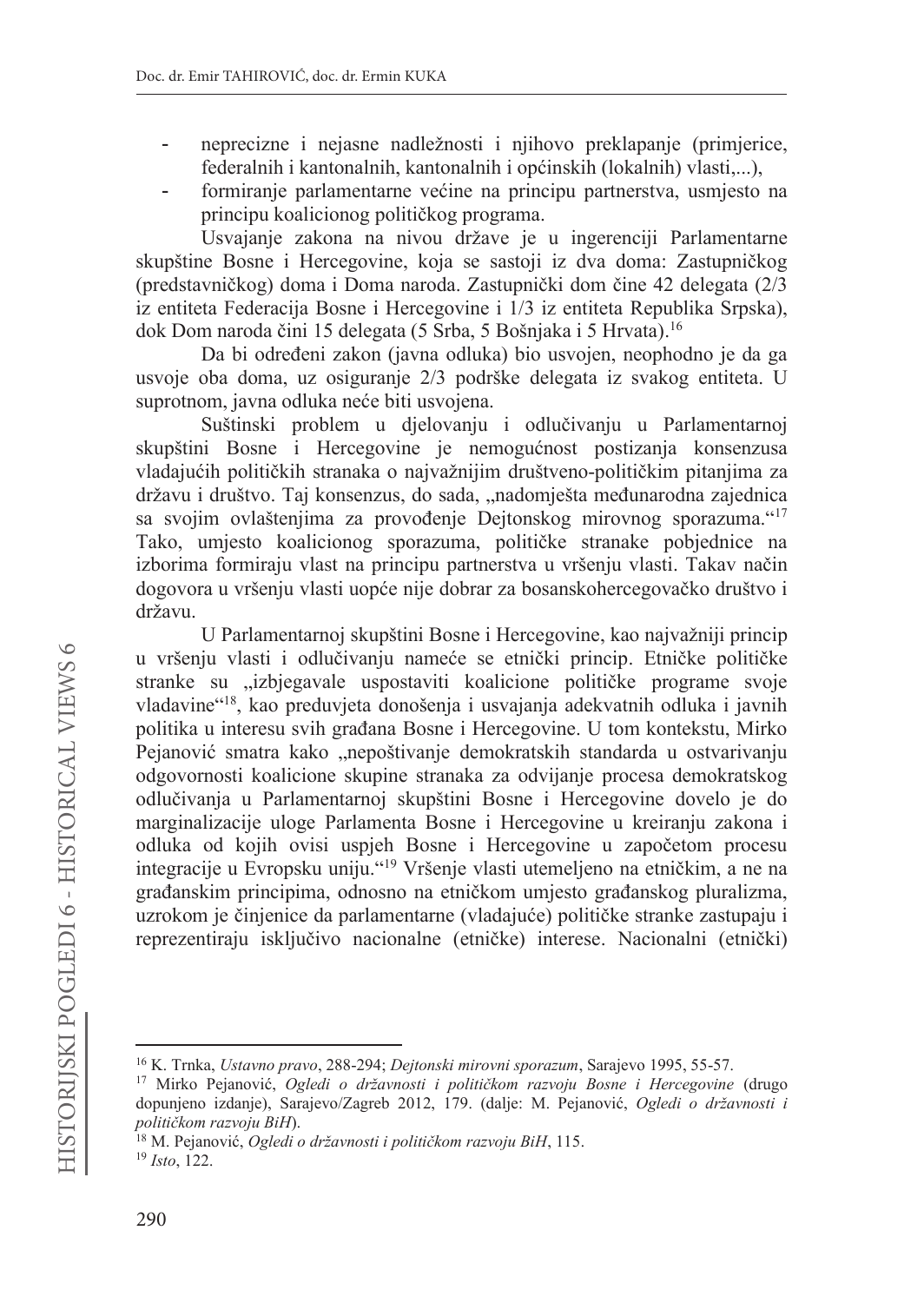interese se reprezentiraju kao zajednički, oći (kolektivni) interesi, te, temeljem toga, donose i usvajaju odluke (javne politike). $20$ 

Kada je u pitanju donošenje i usvajanje zakona u Parlamentarnoj skupštini Bosne i Hercegovine, primjenjuju se tri različita sistema odlučivanja (glasanja). Ti sistemi su:<sup>21</sup>

- Odlučivanje većinom glasova Ustavom Bosne i Hercegovine propisano je da se odlučivanje prostom većinom primjenjuje prilikom izbora predsjedatelja i zamjenika predsjedatelja u oba doma Parlamentarne skupštine Bosne i Hercegovine, te prilikom usvajanja poslovnika o radu u oba doma, sukladno odredbama članka IV 3.b). Međutim, odredbe Poslovnika Zastupničkog doma Parlamentarne skupštine Bosne i Hercegovine u članku 183. i Poslovnika Doma naroda Parlamentarne skupštine Bosne i Hercegovine u članku 180. propisuju da se poslovnik odnosnog doma usvaja sukladno odredbi članka IV 3.d) Ustava Bosne i Hercegovine, odnosno kvalificiranom većinom. Time su odredbe poslovnika oba doma, koje se odnose na usvajanje poslovnika, u suprotnosti sa ustavnim odredbama o usvajanju poslovnika;
- Odlučivanje kvalificiranom većinom redovito se primjenjuje prilikom postupka odlučivanja u oba doma Parlamentarne skupštine Bosne i Hercegovine. Često se naziva i odlučivanie tzv. entitetskim glasovanjem. Radi se o usvajanju odluka većinom glasova onih koji su prisutni i glasuju. Pritom, ustav i poslovnici oba doma propisuju da će zastupnici i delegati uložiti napore kako bi većina uključivala najmanje jednu trećinu glasova zastupnika, odnosno delegata s teritorija svakog entiteta. Ukoliko se to ne dogodi, predsjedavajući i njegovi zamjenici će u svojstvu povjerenstva, nastojati u roku od tri dana od glasovanja postići suglasnost. Ukoliko se postigne suglasnost, odluka se smatra usvojenom. Ukoliko ne uspiju u nastojanju, odluka će se usvojiti većinom onih koji su prisutni i glasuju, pod uvjetom da glasovi protiv ne uključuju dvije trećine ili više zastupnika, odnosno delegata iz svakog entiteta;
- Odlučivanje o pitanju vitalnog interesa konstitutivnog naroda primjenjuje se u Domu naroda Parlamentarne skupštine Bosne i Hercegovine kada većina delegata iz reda bošnjačkog, hrvatskog ili srpskog naroda, koji su prisutni i glasuju, smatra da se radi o pitanju

<sup>20</sup> Ovakvu situaciju pri radu i odlučivanju u Parlamentarnoj skupštini Bosne i Hercegovine Mirko Pejanović određuje kao "bauk konsenzusa u parlamentarnoj demokratiji Bosne i Hercegovine". Više u: Mirko Pejanović, Država Bosna i Hercegovina i demokratija, Sarajevo 2015. (dalje: M. Pejanović, Država Bosna i Hercegovina i demokratija).

<sup>&</sup>lt;sup>21</sup> K. Trnka, *Ustavno pravo*, 288-294; Maja Sahadžić, Veto mehanizam u parlamentima na državnoj i entitetskoj razini u Bosni i Hercegovini, Parlamentarizam u Bosni i Hercegovini, Sarajevo 2012, 293-320. (dalje: M. Sahadžić, Veto mehanizam u parlamentima na državnoj i entitetskoj razini u BiH).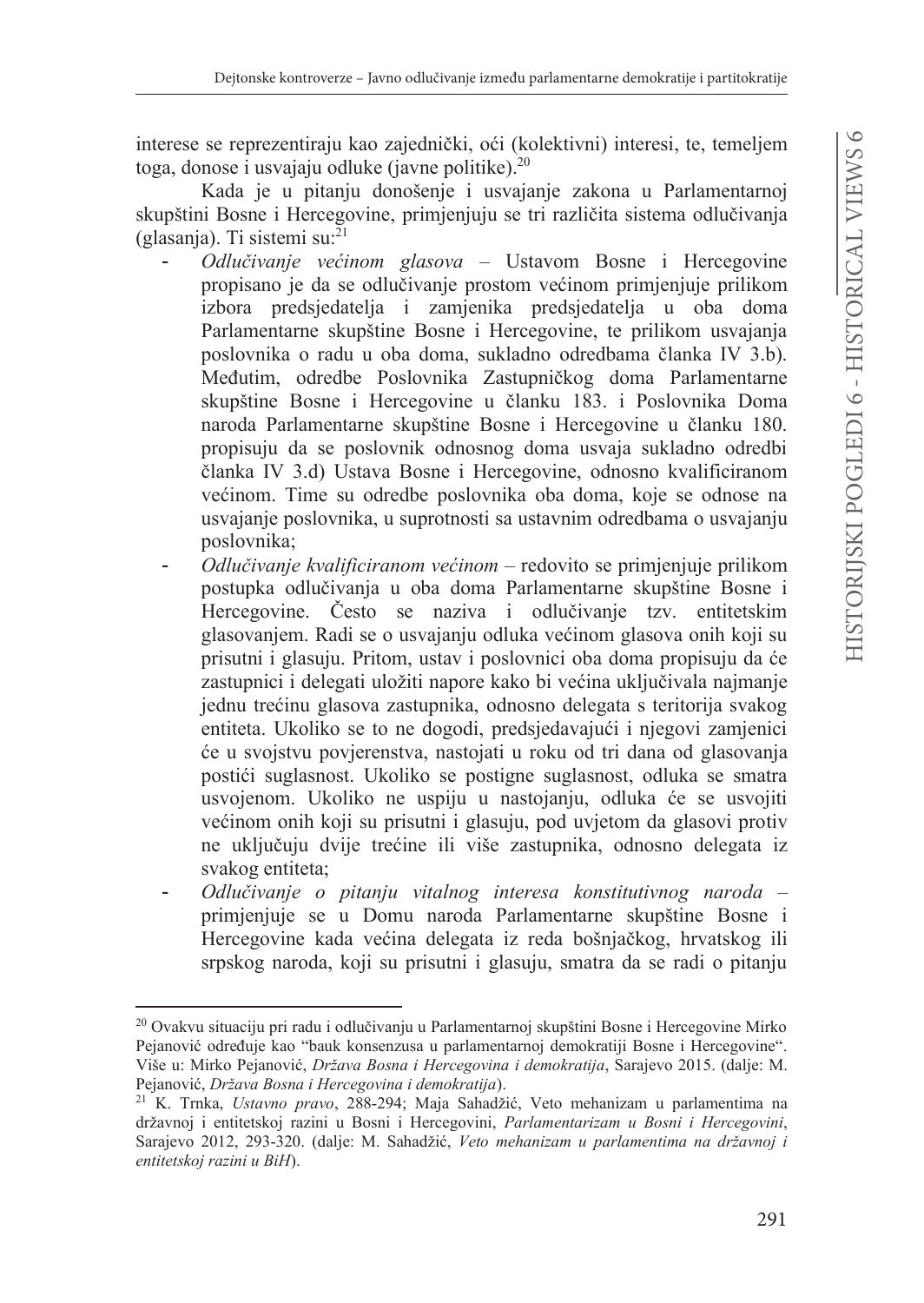koje je štetno po vitalni interes konstitutivnog naroda čiji su delegati istakli prigovor vitalnog nacionalnog interesa. U toj situaciji, predložena odluka će biti odbijena u Domu naroda. Međutim, ukoliko postoji protivljenje većine delegata iz reda bošnjačkog, hrvatskog ili srpskog naroda, predsjedavajući Doma naroda Parlamentarne skupštine Bosne i Hercegovine će sazvati zajedničko povjerenstvo koje se sastoji od tri delegata, po jednog iz reda svakog konstitutivnog naroda, u cilju razriešenia tog pitania. Ukoliko povierenstvo ne uspije razriješiti pitanje u roku od pet dana, predmet će se uputiti Ustavnome sudu Bosne i Hercegovine, čiji je zadatak da preispita da li postoje nepravilnosti u postupku.

Pokretanje postupka zaštite vitalnog nacionalnog interesa (tzv. mehanizam "veta") je, također, veliki problem pri odlučivanju. Usljed toga, mnogi zakoni i odluke od državnog, ali i životnog značaja za sve građane Bosne i Hercegovine, nisu dobili podršku zastupnika i nisu usvojeni. Direktnu štetu neusvajanja niza zakona ima, kako država, tako i sami građani.

Zastupnici Doma naroda Parlamentarne skupštine Bosne i Hercegovine pozvali su se na vitalni nacionalni interes u sljedećim slučajevima:<sup>22</sup>

1. Prijedlog zakona o izmjenama i dopunama Zakona o izbjeglicama iz Bosne i Hercegovine i raselienim licima u Bosni i Hercegovini.

Broj PZ: 01-02-1131/03 od 13.11.2003.

Pitanje vitalnog nacionalnog interesa pokrenuo je Klub delegata bošnjačkog naroda na 18. sjednici Doma naroda, održanoj 26.2.2004. godine.

2. Prijedlog okvirnog zakona o visokom obrazovanju u Bosni i Hercegovini.

Broj PZ: 01,02-02-7-19/04 od 24.3.2004.

Pitanje vitalnog nacionalnog interesa pokrenuo je Klub delegata hrvatskog naroda na 23. sjednici Doma naroda, održanoj 4. i 7.5.2004. godine.

3. Prijedlog zakona o Javnom radiotelevizijskom sistemu Bosne i Hercegovine.

Broj PZ: 01,02-02-3-6/05 od 9.2.2005.

Pitanje vitalnog nacionalnog interesa pokrenuo je Klub delegata hrvatskog naroda na 43. sjednici Doma naroda, održanoj 29.6.2005. godine.

4. Ugovor između Bosne i Hercegovine i Republike Hrvatske o saradnji u oblasti prava žrtava rata u Bosni i Hercegovini koji su bili pripadnici Hrvatskog vijeća odbrane i članova njihovih porodica.

Broj dokumenta - predmet: Saglasnost za ratifikaciju: 01,02-02-10-23/06 od 5.1.2006.

<sup>&</sup>lt;sup>22</sup> https://www.parlament.ba/Content/Read/39?title=Vitalninacionalniinteres (Pristup: 14.5.2020).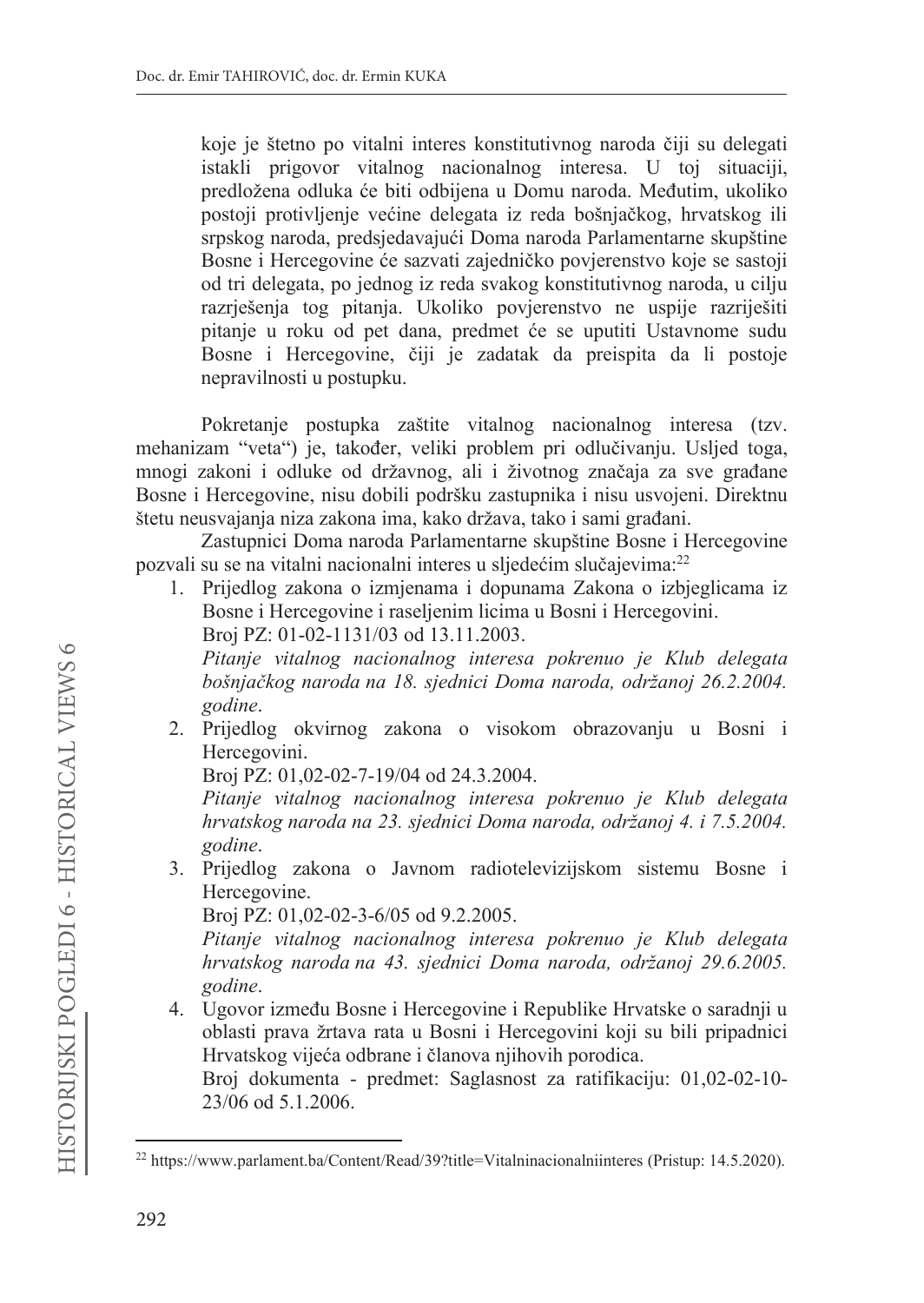*Pitanje vitalnog nacionalnog interesa pokrenuo je Klub delegata bošnjačkog naroda na 54. sjednici Doma naroda, održanoj 21.2. i 10.3.2006. godine*

- 5. Prijedlog zaključka delegata Doma naroda Parlamentarne skupštine Bosne i Hercegovine Ilije Filipovića. Broj prijedloga zaključka: 01,02-50-1-18-8/08 od 23.4.2008. *Pitanje vitalnog nacionalnog interesa pokrenuo je Klub delegata bošnjačkog naroda na 17. sjednici Doma naroda, održanoj 15.5. i 17.6.2008. godine*
- 6. Odluka o potvrdi Odluke predsjedavajućeg Vijeća ministara Bosne i Hercegovine o smjeni ministra sigurnosti Bosne i Hercegovine, ministra odbrane Bosne i Hercegovine i zamjenika ministra finansija i trezora Bosne i Hercegovine.

Broj: 01,02-34-1-754/12 od 25.6.2012.

*Pitanje vitalnog nacionalnog interesa pokrenuli su delegati Kluba delegata bošnjačkog naroda (Halid Genjac, Sulejman Tihić i Nermina Kapetanović) na 19. sjednici Doma naroda, održanoj 19.7.2012. godine*

7. Prijedlog zakona o izmjenama i dopunama Zakona o sukobu interesa u institucijama vlasti Bosne i Hercegovine.

Broi PZ: 01.02-02-1-23/13 od 20.5.2013.

*Pitanje vitalnog nacionalnog interesa pokrenuli su delegati Kluba*  delegata bošnjačkog naroda (Halid Genjac, Sulejman Tihić i Nermina *Kapetanović*) na 30. sjednici Doma naroda, održanoj 15.7.2013. *godine*

8. Prijedlog odluke o razmatranju Prijedloga zakona o izmjenama i dopunama Zakona o javnim nabavkama Bosne i Hercegovine po hitnom postupku.

Broj PZ: 01,02-02-1-25/13 od 29.5.2013.

*Pitanje vitalnog nacionalnog interesa pokrenuli su delegati Kluba delegata bošnjačkog naroda (Halid Genjac, Sulejman Tihić i Nermina Kapetanović*) na 31. sjednici Doma naroda, održanoj 23.7.2013. *godine*

9. Prijedlog odluke o razmatranju Prijedloga zakona o izmjeni i dopuni Zakona o jedinstvenom matičnom broju po hitnom postupku. Broj PZ: 01,02-02-1-34/13 od 17.7.2013.

*Pitanje vitalnog nacionalnog interesa pokrenuli su delegati Kluba*  delegata bošnjačkog naroda (Halid Genjac, Sulejman Tihić i Nermina *Kapetanović)* na 31. sjednici Doma naroda, održanoj 23.7.2013. *godine*

10. Prijedlog odluke o razmatranju Prijedloga zakona o izmjenama i dopunama Zakona o državljanstvu Bosne i Hercegovine po hitnom postupku.

Broj PZ: 01,02-02-1-35/13 od 17.7.2013.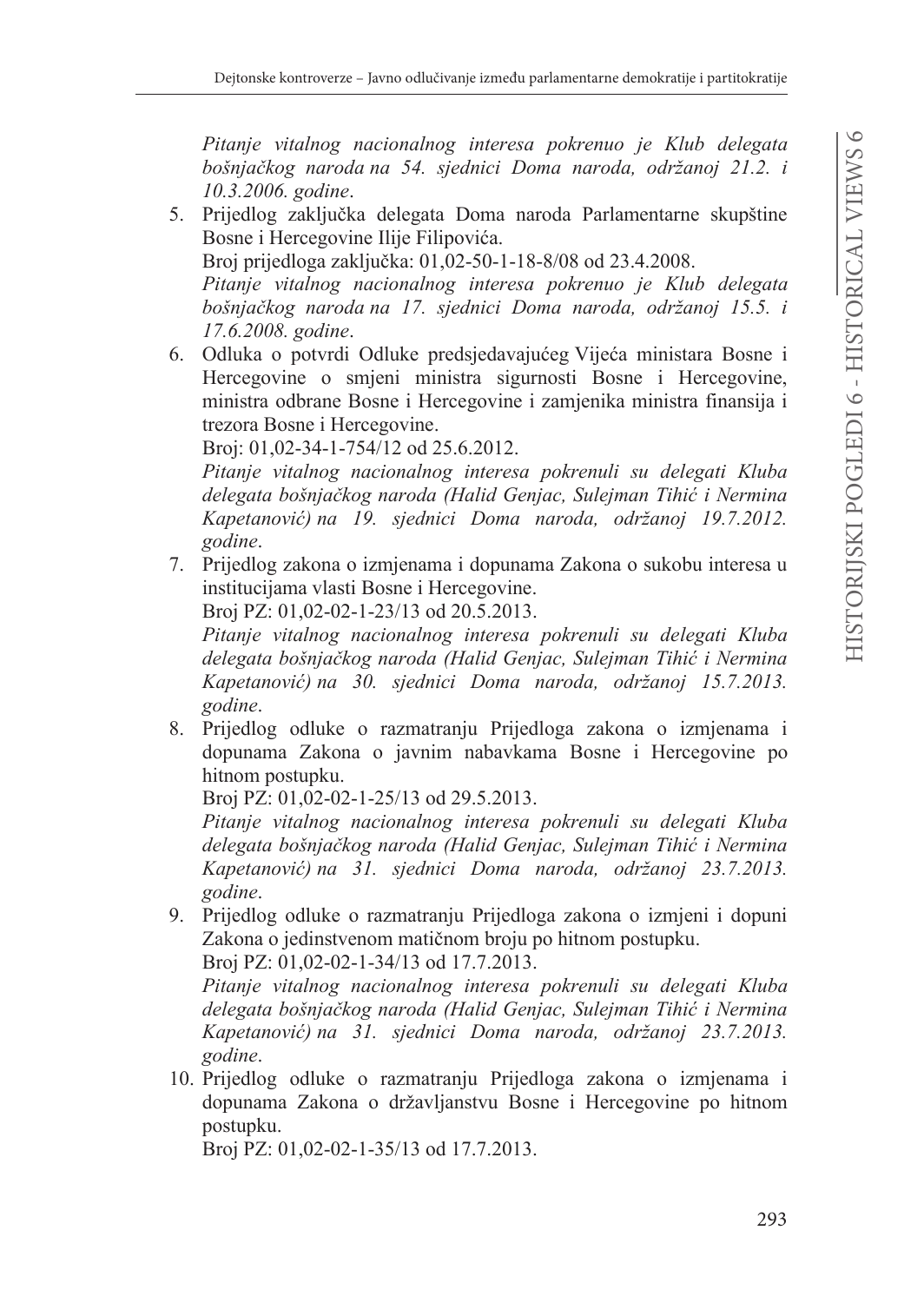*Pitanje vitalnog nacionalnog interesa pokrenuli su delegati Kluba*  delegata bošnjačkog naroda (Halid Genjac, Sulejman Tihić i Nermina *Kapetanović) na 31. sjednici Doma naroda, održanoj 23.7.2013. godine*

11. Prijedlog odluke o razmatranju Prijedloga zakona o izmjenama i dopunama Zakona o prebivalištu i boravištu državljana Bosne i Hercegovine po hitnom postupku.

Broi PZ: 01.02-02-1-36/13 od 17.7.2013.

*Pitanje vitalnog nacionalnog interesa pokrenuli su delegati Kluba*  delegate bošnjačkog naroda (Halid Genjac, Sulejman Tihić i Nermina *Kapetanović) na 31. sjednici Doma naroda, održanoj 23.7.2013. godine*

12. Prijedlog zakona o izmjenama i dopunama Zakona o prebivalištu i boravištu državljana Bosne i Hercegovine.

Broj PZ: 01,02-02-1-36/13 od 17.7.2013.

*Pitanje vitalnog nacionalnog interesa pokrenuli su delegati Kluba*  delegata bošnjačkog naroda (Halid Genjac, Sulejman Tihić i Nermina *Kapetanović) na 33. sjednici Doma naroda, održanoj 5.11.2013. godine*

13. Prijedlog zakona o izmjenama Zakona o osnivanju Kompanije za prijenos električne energije u Bosni i Hercegovini.

Broj PZ: 01,02-02-1-58/13 od 10.12.2013.

*Pitanje vitalnog nacionalnog interesa pokrenuli su delegati Kluba delegata bošnjačkog naroda (Halid Genjac, Sulejman Tihić i Nermina Kapetanović) na 34. sjednici Doma naroda, održanoj 16.12.2013. godine*

14. Prijedlog zakona o izmjenama i dopunama Izbornog zakona Bosne i Hercegovine.

Broj PZ: 02-02-1-60/13 od 16.12.2013.

*Pitanje vitalnog nacionalnog interesa pokrenuli su delegati Kluba delegata bošnjačkog naroda (Halid Genjac, Sulejman Tihić i Nermina Kapetanović) na 34. sjednici Doma naroda, održanoj 16.12.2013. godine*

15. Prijedlog zakona o izmjenama i dopunama Izbornog zakona Bosne i Hercegovine.

Broj PZ: 02-02-1-1133/17 od 28.4.2017.

*Pitanje vitalnoga nacionalnog interesa pokrenuo je Klub delegata*  bošnjačkoga naroda na 28. sjednici Doma naroda, održanoj 4.5.2017. *godine*

Na nivou vlasti entiteta Federacija Bosne i Hercegovine problemi u odlučivanju su identični problemima u donošenju i usvajanju javnih odluka na nivou države, tj. u okviru odlučivanja u Parlamentarnoj skupštini Bosne i Hercegovine. Parlament Federacije Bosne i Hercegovine se, također, sastoji od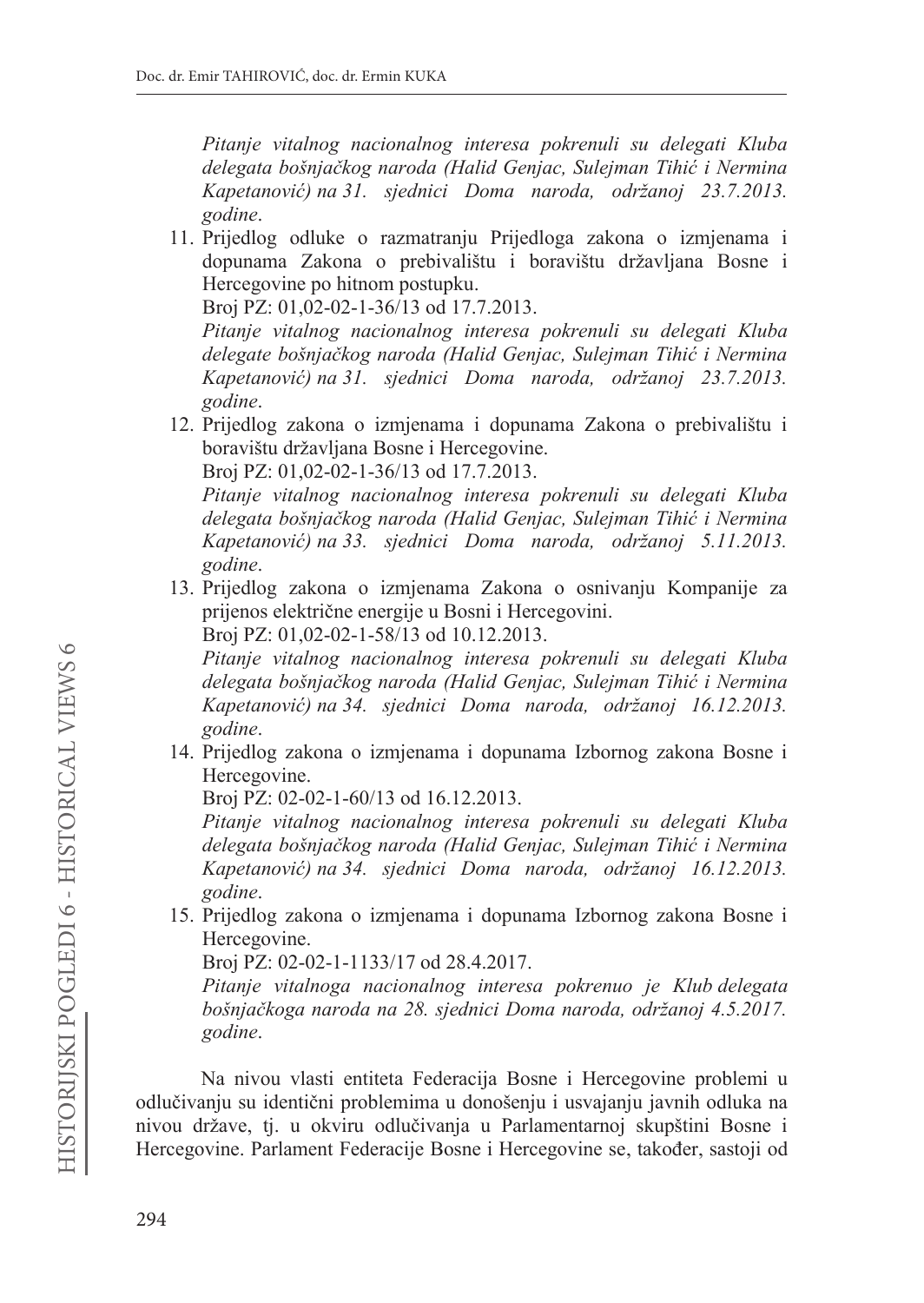dva doma (Zastupnički dom i Dom naroda), koji vrše zakonodavnu vlast. Zastupnički dom se sastoji od 98 delegata sa cijele teritorije Federacije Bosne i Hercegovine, a Dom naroda se sastoji od 58 delegata.<sup>23</sup>

Predstavnički dom, ravnopravno s Domom naroda donosi: "Ustav Federacije, zakone, budžet Federacije, završni račun budžeta Federacije, rezolucije, preporuke, odluke i zaključke, daje autentična tumačenja zakona ili drugog akta i utvrđuje prečišćeni tekst zakona ili drugog akta."<sup>24</sup> Ono što treba naglasiti je činjenica da su "današnje stvarne nadležnosti Parlamenta Federacije sužene i restrukturirane s obzirom na prijenos određenih nadležnosti na državu Bosnu i Hercegovinu<sup>425</sup>, što je svakako i dobro.

Također, i u okviru odlučivanja u Parlamentu Federacije Bosne i Hercegovine predviđena je i data mogućnost zaštite vitalnog nacionalnog interesa. Pregled akata koji su razmatrani po proceduri predviđenoj za razmatranje akata za koje je pokrenut vitalni nacionalni interes u periodu od 1994 – 2018. godine je sljedeći: $^{26}$ 

- 1. Prijedlog zakona o pretvorbi društvene svojine Sjednica Ustavotvorne skupštine Federacije Bosne i Hercegovine od 16.1.1995. godine.
- 2. Prijedlog zakona o izmjenama i dopunama Zakona o grbu i zastavi Federacije Bosne i Hercegovine Sjednica Doma naroda od 19.12.1996. godine.
- $\overline{3}$ . Prijedlog zakona o izmienama područia općina podijeljenih međuentitetskom linijom i obrazovanju novih općina u Federaciji Bosne i Hercegovine Sjednica Doma naroda od 20.6.1997. godine.
- 4. Prijedlog zakona o privatizaciji preduzeća Sjednica Doma naroda od 21.10.1997. godine.
- 5. Prijedlog zakona o priznavanju javnih isprava na teritoriji Federacije Bosne i Hercegovine Sjednica Doma naroda od 04.12.1997. godine.
- Prijedlog zakona o pravima branitelja i članova njihovih porodica 6. Sjednica Doma naroda od 28.09.1999. godine.
- 7. Prijedlog zakona o izmjenama i dopunama Zakona o upotrebi grba i zastave Federacije Bosne i Hercegovine Sjednica Doma naroda od 28.09.1999. godine.
- Zakon o pripadnosti javnih prihoda u Federaciji Bosne i Hercegovine 8. Sjednica Doma naroda od 14.02.2006. godine.
- Zakon o Javnom servisu RTV Federacije Bosne i Hercegovine Sjednica 9. Doma naroda od 04.04.2006. godine.

<sup>&</sup>lt;sup>23</sup> K. Trnka, *Ustavno pravo*, 295-303.

<sup>&</sup>lt;sup>24</sup> Poslovnik Zastupničkog doma Parlamenta Federacije Bosne i Hercegovine, član 146, stav 1.

<sup>&</sup>lt;sup>25</sup> Enis Omerović, Parlamenti entiteta u Bosni i Hercegovini, Parlamentarizam u Bosni i Hercegovini, Sarajevo 2012, 89-135.

<sup>&</sup>lt;sup>26</sup> Pregled akata koji su razmatrani po proceduri predviđenoj za razmatranje akata za koje je pokrenut vitalni nacionalni interes u periodu od 1994 2018. godine,  $\sim$ https://parlamentfbih.gov.ba/v2/userfiles/file/Usvojeni%20materijali 2018/pregled%20vitalni%2 0interes\_1994\_2018\_g.pdf (Pristup: 14.5.2020).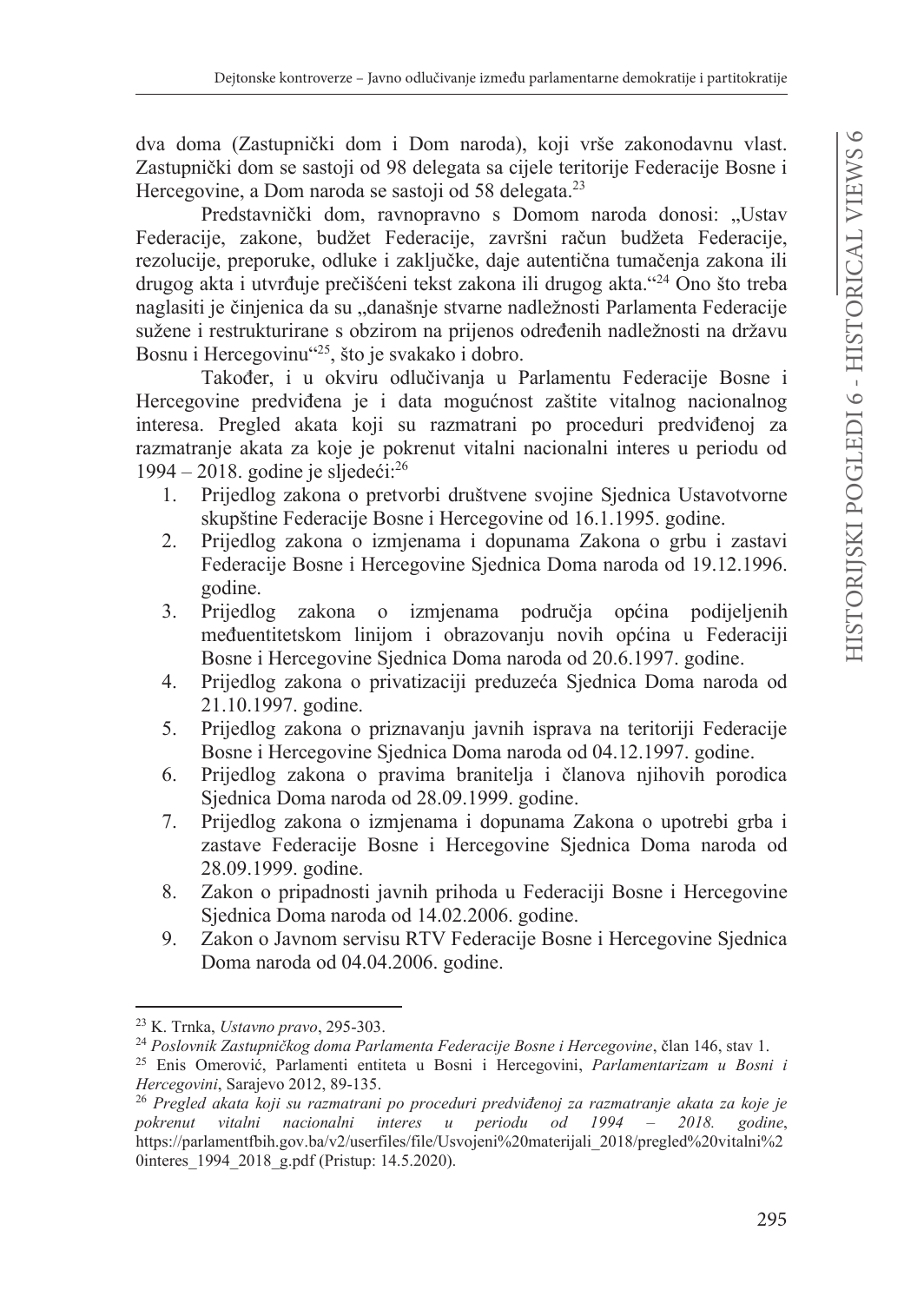- 10. Zakon o Javnom servisu RTV Federacije Bosne i Hercegovine Sjednica Doma naroda od 26.07.2007. godine.
- 11. Zakon o izmjenama i dopunama Zakona o prodaji stanova na kojima postoji stanarsko pravo Sjednica Doma naroda od 27.11.2007. godine.
- 12. Zakon o izmjenama i dopunama Zakona o pripadnosti javnih prihoda u Federaciji Bosne i Hercegovine Sjednica Doma naroda od 29.4.2008. godine.
- 13. Prijedlog odluke o izglasavanju nepovjerenja Vladi Federacije Bosne i Hercegovine Sjednica Doma naroda od 15.2.2013. godine.
- 14. Zaključci Komisije za informiranje Doma naroda Parlamenta Federacije Bosne i Hercegovine Sjednica Doma naroda od 21.3.2013. godine.
- 15. Prijedlog odluke o potvrđivanju Odluke predsjednika Federacije Bosne i Hercegovine o imenovanju Šahbaza Džihanovića za sudiju Ustavnog suda Federacije Bosne i Hercegovine Sjednica Doma naroda od 21.3.2013. godine.
- 16. Prijedlog zakona o izmjenama i dopunama Zakona o državnoj službi u Federaciji Bosne i Hercegovine Sjednica Doma naroda od 23.10.2015. godine.
- 17. Prijedlog zakona o izbornim jedinicama i broju mandata Parlamenta Federacije Bosne i Hercegovine - hitni postupak, Predstavnički dom usvojio Zakon 20.6.2018. godine Sjednica Doma naroda od 27.9.2018. godine.

Slično je, također, i u entitetu Republika Srpska, s tim što u tom entitetu ne postoji kantonalni nivo odlučivanja. Zakonodavnu vlast u tom entitetu vrše Narodna skupština Republike Srpske (nosilac ustavotvorne i zakonodavne vlasti) i Vijeće naroda Republike Srpske (utemeljeno na osnovu odluke Ustavnog suda Bosne i Hercegovine o konstitutivnosti naroda iz 2000. godine i intervencije Visokog predstavnika iz 2002. godine).<sup>27</sup> Vijeće naroda je zaduženo za zaštitu vitalnog nacionalnog interesa, dok se izvorni zakonodavni postupak, koji nije vezan za vitalni nacionalni interes, provodi isključivo u Narodnoj skupštini Republike Srpske. Narodna skupština Republike Srpske se sastoji od 83 zastupnika, a Vijeće naroda od 28 zastupnika.

Ustavni sud Republike Srpske je, zaključno s januarom 2020. godine, donio ukupno 87 odluka za temelju pokrenutih inicijativa za zaštitu vitalnog nacionalnog interesa.<sup>28</sup> Procedura pokretanja zaštite vitalnog nacionalnog interesa u entitetu Republika Srpska slična je onoj u entitetu Federacija Bosne i Hercegovine. Ono što je značajno naglasiti jeste da je "Vijeće za zaštitu vitalnih interesa Ustavnog suda RS, pored izričite ustavne odredbe da je dovoljan glas

<sup>&</sup>lt;sup>27</sup> K. Trnka, *Ustavno pravo*, 304-305.

<sup>28</sup> http://www.ustavnisud.org/Odluke.aspx?cat=13&subcat=43&id=39&lang=hrv&str=1&tip=2 (Pristup: 14.5.2020).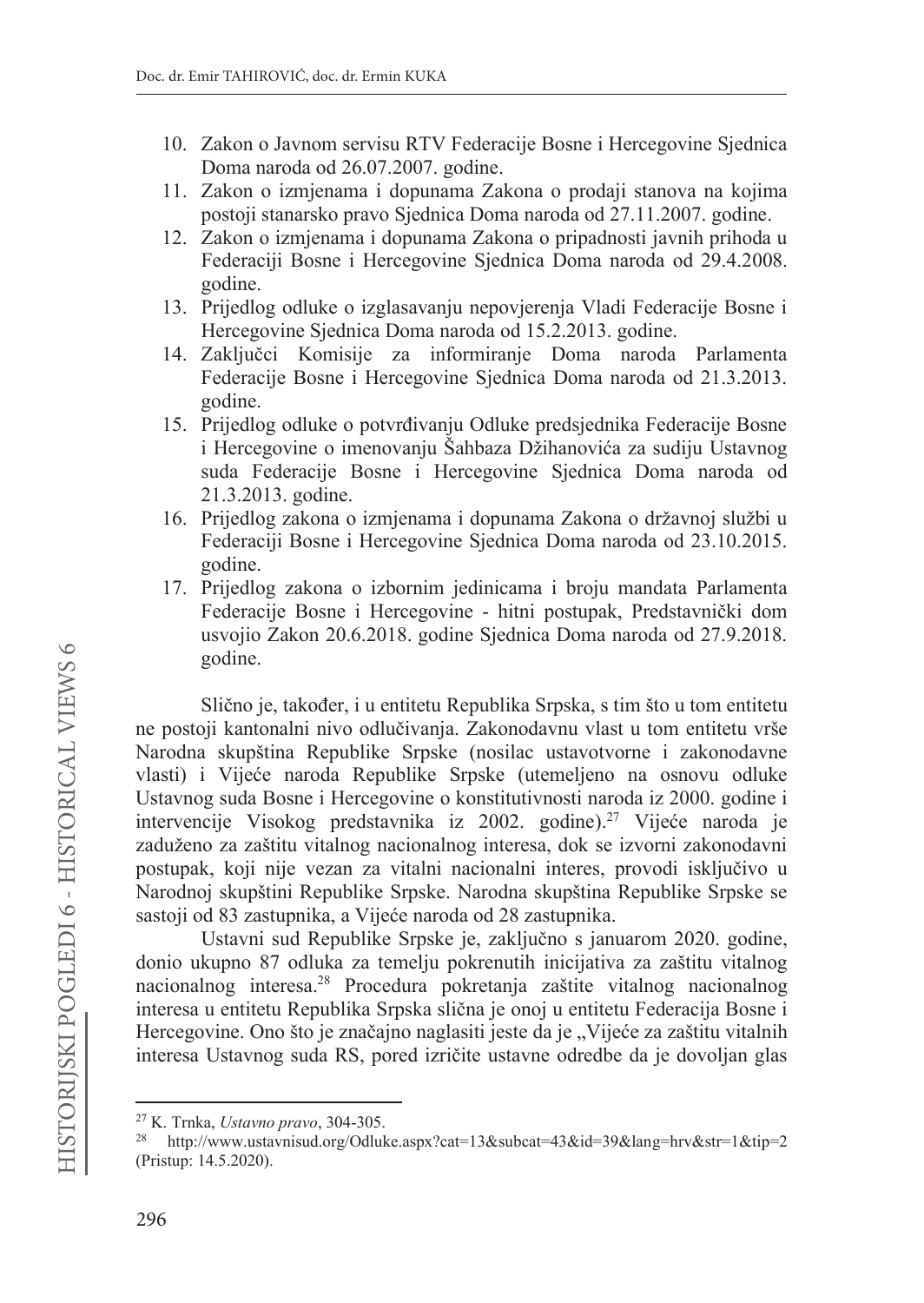dvojice sudija da bi se radilo o vitalnom nacionalnom interesu, usvojilo stav da je i u ovom slučaju potrebna natpolovična većina članova Vijeća. Time su dodatno dovedene u pitanje konstitutivnost i ravnopravnost Bošnjaka i Hrvata u ovom entitetu."29

Posebnan problem u radu i odlučivanju predstavničkih tijela entiteta je osiguranje ustavne i ravnopravne nacionalne zastupljenosti, tj. dovoljnog broja zastupnika iz reda svih konstitutivnih naroda (Bošnjaka i Hrvata u Narodnoj skupštini Republike Srpske i Srba u Parlamentu Federacije Bosne i Hercegovine). Evidentno je da jedino konstitutivni narodi imaju pravo i privilegiju u odlučivanju u parlamentima, dok građanima koji se opredjeljuju kao "Ostali" to pravo nije pruženo i omogućeno. Kada se radi o entitetskom glasanju, "vidljivo je da ono podriva uobičajenost građanskog predstavljanja fabriciranjem tumačenja ustavnih odredbi koje se odnose na njegovu primienu."30

Pored navedenog, u entitetu Federacija Bosne i Hercegovine egzistira i kantonalni nivo vlasti i odlučivanja. Svaki od deset kantona ima svoju (kantonalnu) skupštinu.

Na cijeloj teritoriji Bosne i Hercegovine postoji i lokalni (općinski) nivo vlasti, tj. lokalna samouprava. Lokalna samouprava u Bosni i Hercegovini je u nadležnosti entiteta, koji su usvojili i vlastite zakone o lokalnoj samoupravi. Svaka općina ili grad, kao jedinica lokalne samouprave, imaju svoju (općinsku/gradsku) skupštinu (vijeće), nadležnu za donošenje odluka od interesa za sve članove lokalne zajednice. Ovaj nivo vlasti u državi je najbliži građanima i, samim time, neposredno je vezan za interese, zahtjeve i preferencije građana. Prema uvidima Mirka Pejanovića, "cjelokupni sistem lokalne samouprave i u Republici Srpskoj i u Federaciji Bosne i Hercegovine razvijao se tokom postdejtonskog vremena u nedostatnim zakonskim okvirima i nepovoljnim odnosima u institucionalnoj strukturi entiteta i države Bosne i Hercegovine. <sup>431</sup> Učešće građana u odlučivanju (uključujući i donošenje različitih javnih politika) je najizraženije upravo na lokalnom nivou vlasti.

Zakonom o principima lokalne samouprave u Federaciji Bosne i Hercegovine, kao i Zakonom o lokalnoj samoupravi Republike Srpske, općinama je ostavljeno u nadležnost odlučivanje u oblasti lokalnog ekonomskog i infrastrukturnog razvoja. Oblasti razvoja lokalne komunalne i druge infrastrukture primarno su ostale u nadležnosti jedinica lokalne

<sup>&</sup>lt;sup>29</sup> K. Trnka, *Ustavno pravo*, 305.

<sup>30</sup> M. Sahadžić, Veto mehanizam" u parlamentima na državnoj i entitetskoj razini u BiH, 293-320.

<sup>&</sup>lt;sup>31</sup> "U Federaciji Bosne i Hercegovine kantoni imaju široka ovlaštenja u vršenju javnih poslova, posebno u sferi fiskalne politike i prostornog planiranja. Ovakva ustavna pozicija kantona uskratila je mogućnost uspostave i razvoja samostalnog i šireg samoupravnog djelokruga jedinica lokalne samouprave, kao i mogućnost pune autonomije u obezbjeđivanju vlastitih izvora finansiranja. U Republici Srpskoj, zbog visokog stepena centralizacije vlasti na nivou entiteta, opštine nisu imale dovoljan zakonski i stvarni osnov za punu autonomiju lokalne samouprave". Mirko Pejanović, Ogledi o državnosti i političkom razvoju BiH, 132.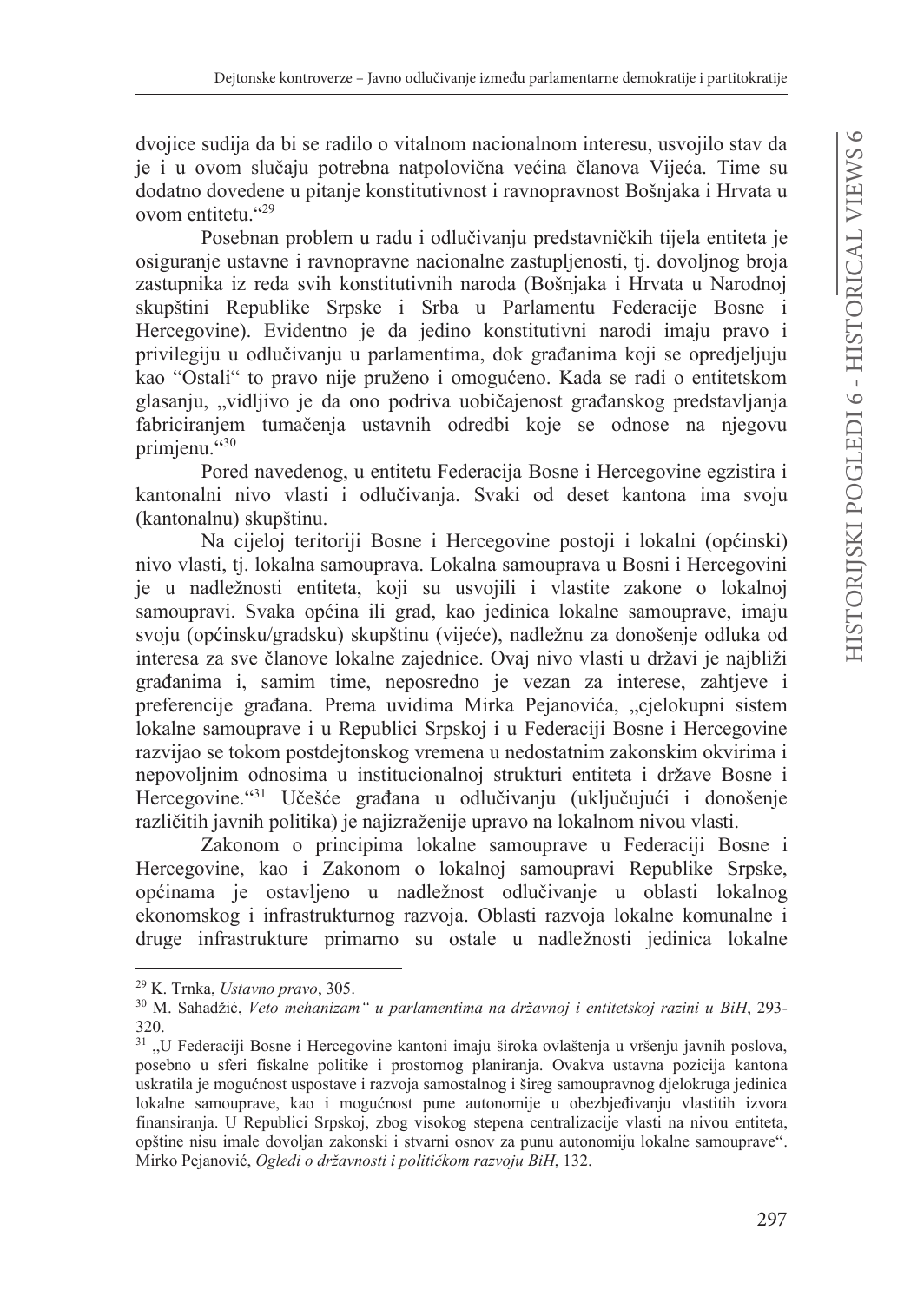samouprave. Temeljem entitetskih zakona, oblast lokalnog ekonomskog i infrastrukturnog razvoja jedinica lokalne samouprave (općina i gradova) uređena je i njihovim statutima kao najvažnijim aktima (mali ustav). U tim statutima detaljno je uređena i popisana nadležnost jedinica lokalne samouprave u formuliranju i implementiranju javnih politika u oblasti lokalnog ekonomskog i infrastrukturnog razvoja. Naime, "Opštinsko vijeće, na temelju prijedloga opštinskog načelnika, politiku razvoja opštine oblikuje u srednjoročnim planovima ekonomskog razvoja, zatim u prostornim i urbanističkim planovima i najzad u planovima kapitalnih ulaganja u izgradnji lokalne komunalne infrastrukture."32

Primjeri iz prakse općina i gradova u Bosni i Hercegovini pokazuju da je javno odlučivanje na nivou lokalne samouprave dosta efikasnije i pravednije u smislu zadovoljenja potreba, interesa i preferencija građana. Na lokalnom nivou, javne politike su uspješnije nego što je to slučaj na ostalim nivoima vlasti u Bosni i Hercegovini. Jer, kako zaključuje Eugen Pusić<sup>33</sup>, lokalne jedinice "stvaraju javni poredak donošenjem određenih tipova 'kolektivno obvezatnih odluka' (Luhmann) odnosno organiziranim obavljanjem poslova u javnom interesu, ali one i brane lokalnu sferu slobode od takvih 'obvezatnih odluka' donijetih za šira područja od jačih odlučilaca."

Međutim, usljed miješanja i prijenosa brojnih nadležnosti na kantonalni nivo vlasti u entitetu Federacija Bosne i Hercegovine i na entitetski nivo u entitetu Republika Srpska, lokalna samouprava u Bosni i Hercegovini još u svom punom kapacitetu ne obavlja svoje funkcije, a koje bi bile u skladu s Europskom poveljom o lokalnoj samoupravi.

# Zaključak

U državi Bosni i Hercegovini postoji niz strukturalnih i funkcionalnih problema koji se tiču javnog odlučivanja i donošenja odluka od interesa za društvo i državu. Heterogen sistem unutarnjeg pravno-političkog i administrativnog uređenja, uzrokom je izraženih anomalija i kontroverzi u javnom odlučivanju. Na nivou države Bosne i Hercegovine je na djelu izrazito decentraliziran sistem odlučivanja. Analogno je i u entitetu Federacija Bosne i Hercegovine. S druge strane, u entitetu Republika Srpska egzistira strogo centraliziran sistem javnog odlučivanja, gdje je Narodna skupština Republike Srpske nosilac ukupne ustavotvorne i zakonodavne vlasti.

Nadalje, tu je i problem etničkog pluralizma i etničkog odlučivanja. On je kočnica punom razvoju bosanskohercegovačkog društva i države, te

<sup>&</sup>lt;sup>32</sup> M. Pejanović, *Država Bosna i Hercegovina i demokratija*, 193.

<sup>33 &</sup>quot;Država javnih službi, državna regulacija ekonomije, socijalna država znače takve sve obuhvatnije, tehnički racionalizirane sustave djelovanja, funkcionalno diferencirane, ali i teritorijalno integrirane, gdje lokalno odlučivanje može postojati samo u granicama ostvarivanja šire zasnovanih koncepata". Eugen Pusić, Upravljanje u suvremenoj državi, Zagreb 2002, 95-96.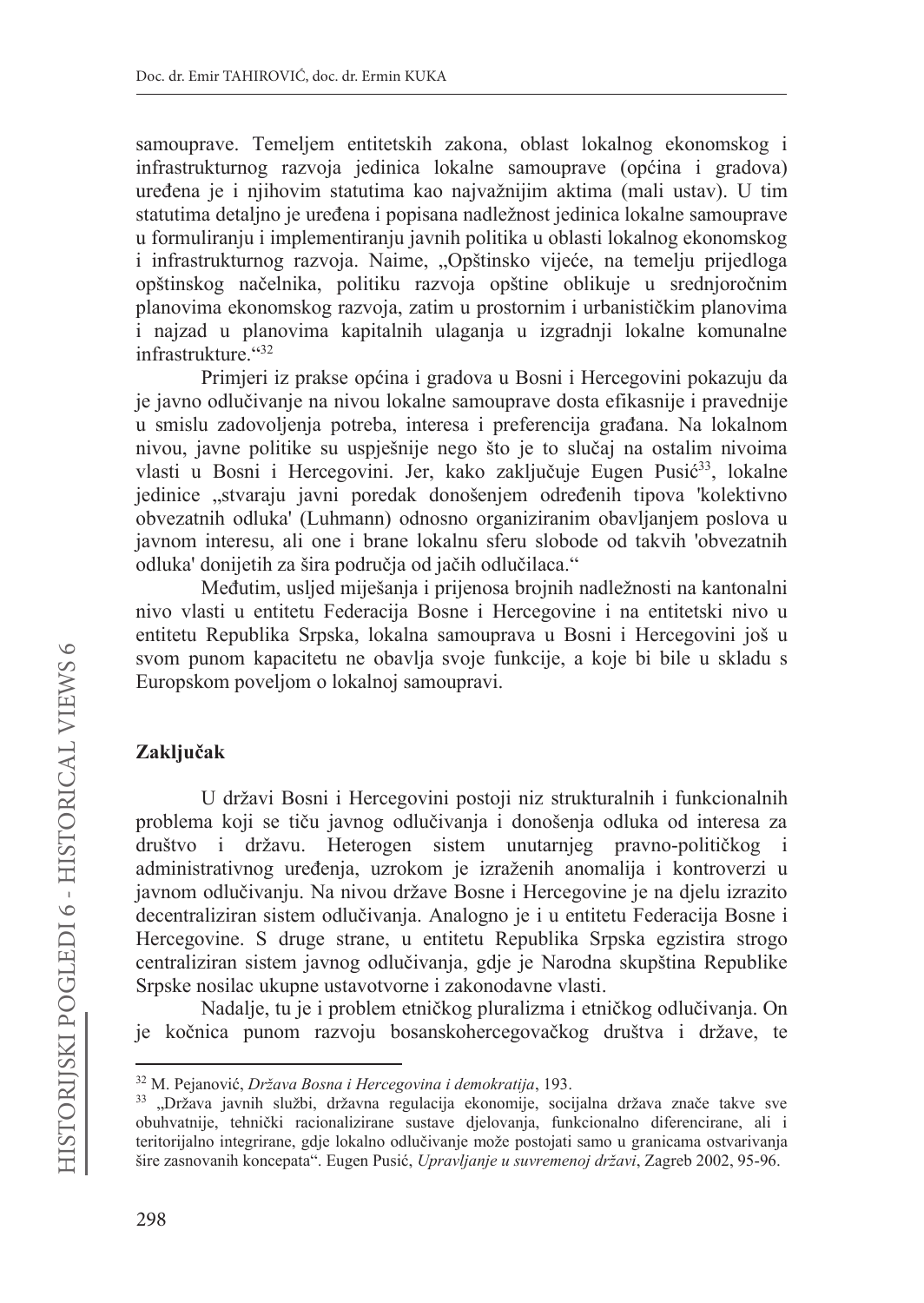zadovoljenja široke lepeze interesa i zahtjeva građana, posebno onih egzistencijalnih. Usvajanje državnih (javnih) odluka, koje će zadovoljiti i princip efikasnosti i princip pravičnosti, je izuzetno složen i zahtjevan zadatak i cili. Presudnu ulogu u svemu i dalje imaju vladajuće etnopolitike u Bosni i Hercegovini (etničke političke stranke i političke elite na vlasti). Tako se zacementirala partitokratija kao oblik vladanja u Bosni i Hercegovini. Jer, političke stranke imaju dominantnu ulogu u formuliranju, usvajanju i provođenju (implementiranju) javnih politika na terenu. Takvu poziciju i ulogu temelje na osiguranom izbornom legitimitetu dobivenom od strane birača (građana), putem izbornog postupka i izbornih procedura.

Baza i temelj za jačanje demokratskih odlučivačkih kapaciteta predstavničkih tijela države Bosne i Hercegovine sadržani su u primjeni demokratskog principa na kome se uspostavlja i funkcionira parlamentarna demokratija. Radi se o uspostavljanju parlamentarne većine zasnovane na koalicionom sporazmu i političkom programu te koalicije. Država Bosne i Hercegovine mora imati suštinske ovlasti i ingerencije, te biti nosilac europskih standarda u procesima donošenja javnih odluka i politika upućenih prema problemima građana. I sam proces pristupanja Europskoj uniji zahtjeva sa strane Bosne i Hercegovine samo jednog pregovarača, a to je država. U tom cilju, sve aktivnosti je potrebno usmjeriti na jačanje državnih institucija u svim aspektima njihova rada, djelovanja i nadležnosti. Niže razine vlasti trebaju biti samo potpora državnom nivou, ukoliko to procijeni i zatraži državni nivo. To je, zapravo, jedna od ključnih pretpostavki ubrzanja integracije Bosne i Hercegovine u Europsku uniju. To pitanje se javlja kao pitanje svih pitanja, tj. kao pitanje daljnje izgradnje države Bosne i Hercegovine, njenih institucija, kao i dugoročnog mira i stabilnosti. Javlja se i kao uvjet svih uvjeta za ekonomski stabilnu i prosperitetnu državu Bosnu i Hercegovinu u kojoj je država isključivi nosilac suštinskih pitanja i procesa. To uključuje i jačanje procedura i procesa javnog odlučivanja u državi.

## **Summary**

In the state of Bosnia and Herzegovina, there are a number of structural and functional problems related to public decision-making and decision-making of interest to society and the state. The heterogeneous system of internal legalpolitical and administrative organization is the cause of pronounced anomalies and controversies in public decision-making. At the level of the state of Bosnia and Herzegovina, a highly decentralized decision-making system is in place. It is analogous in the entity Federation of Bosnia and Herzegovina. On the other hand, in the entity of Republika Srpska there is a strictly centralized system of public decision-making, where the National Assembly of the Republika Srpska is the bearer of the overall constitutional and legislative power.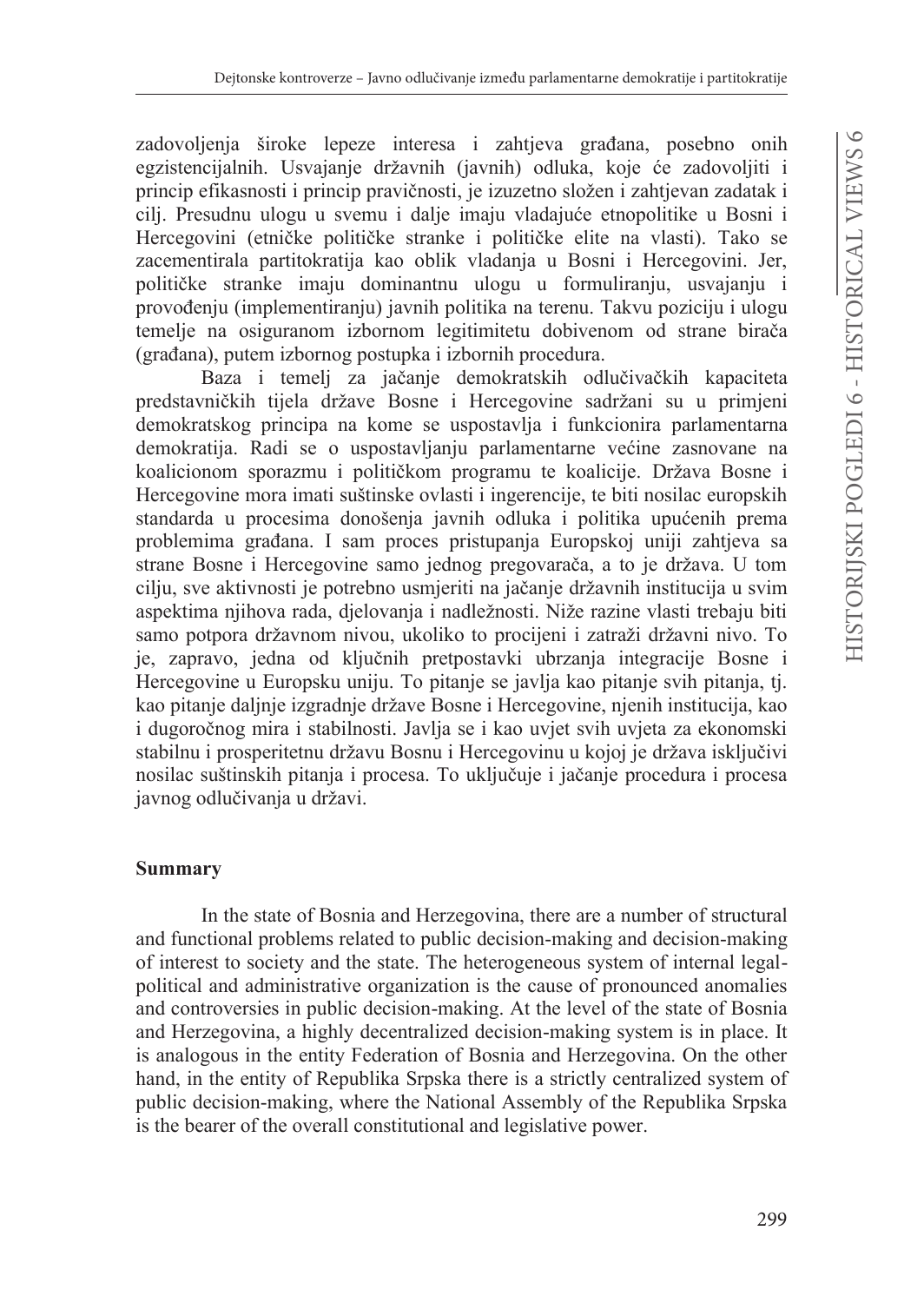Furthermore, there is the problem of ethnic pluralism and ethnic decision-making. It is a brake on the full development of Bosnian society and the state, and the satisfaction of a wide range of interests and demands of citizens, especially the existential ones. Adoption of state (public) decisions, which will satisfy both the principle of efficiency and the principle of fairness, is an extremely complex and demanding task and goal. The ruling ethnopolitics in Bosnia and Herzegovina (ethnic political parties and political elites in power) still play a crucial role in everything. Thus, partitocracy was cemented as a form of government in Bosnia and Herzegovina. Because, political parties have a dominant role in formulating, adopting and implementing (implementing) public policy on the ground. Such a position and role is based on the guaranteed electoral legitimacy obtained by the voters (citizens), through the election procedure and election procedures.

The basis and foundation for strengthening the democratic decisionmaking capacities of the representative bodies of the state of Bosnia and Herzegovina are contained in the application of the democratic principle on which parliamentary democracy is established and functions. It is about establishing a parliamentary majority based on the coalition agreement and the political program of that coalition. The state of Bosnia and Herzegovina must have essential powers and competencies, and be the bearer of European standards in the processes of making public decisions and policy addressed to the problems of citizens. The process of accession to the European Union requires Bosnia and Herzegovina to have only one negotiator, and that is the state. To this end, all activities should be aimed at strengthening state institutions in all aspects of their work, activities and competencies. Lower levels of government should only be support to the state level, if assessed and requested by the state level. This is, in fact, one of the key preconditions for accelerating the integration of Bosnia and Herzegovina into the European Union. This issue arises as a matter of all issues, ie as a matter of further building the state of Bosnia and Herzegovina, its institutions, as well as longterm peace and stability. It also appears as a condition of all conditions for an economically stable and prosperous state of Bosnia and Herzegovina, in which the state is the sole bearer of essential issues and processes. This includes strengthening public decision-making procedures and processes in the country.

### **BIBLIOGRAFLIA/BIBLIOGRAPHY**

### **Knjige/Books:**

- 1. Arnautović Suad, Političko predstavljanje i izborni sistemi u Bosni i Hercegovini u XX stoljeću, Sarajevo 2009.
- 2. Dejtonski mirovni sporazum, Sarajevo 1995.
- Duncan Jack W, Great Ideas in Management, San Francisco/London 1989.  $3.$